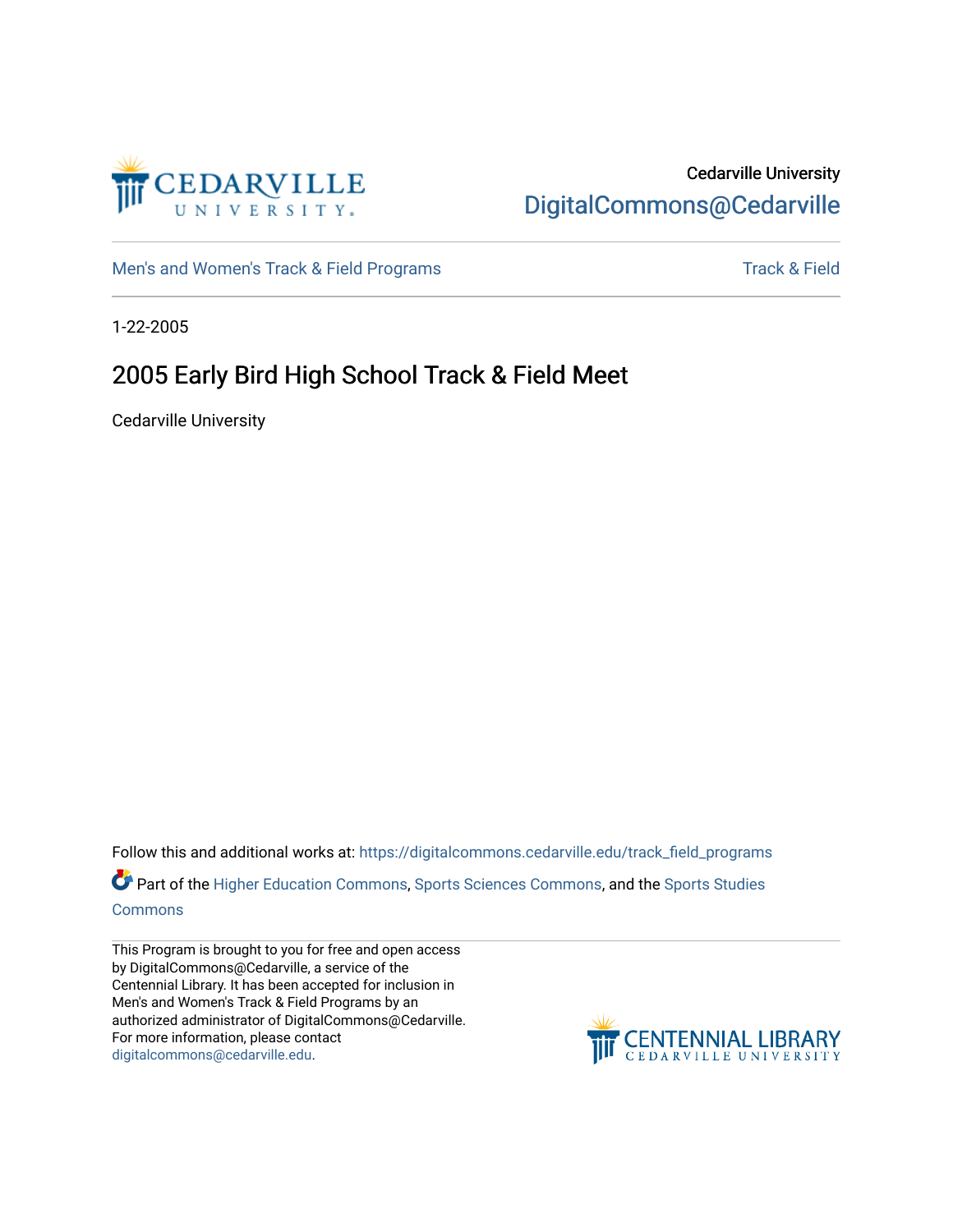# **EARLY EIRD**<br>HIGH SCHOOL TRACK & FIELD **MEET** I

# **DODEN FIELD HOUSE CEDARVILLE UNIVERSITY CEDARVILLE, OHIO**  \_ **SATURDAY, JANUARY 22, 2005** - **10:00 AM**



A Amish Kitchen Cooking in WAYNESVILLE

**Per Dutchman Restaurant & Bakery** Der Dutchman Restaurant is open Monday through Saturday, 7 am to 8 pm, closed Sunday.<br>**Der Dutchman** 230 North US Rt. 42, Waynesville, Ohio Phone: 513-897-4716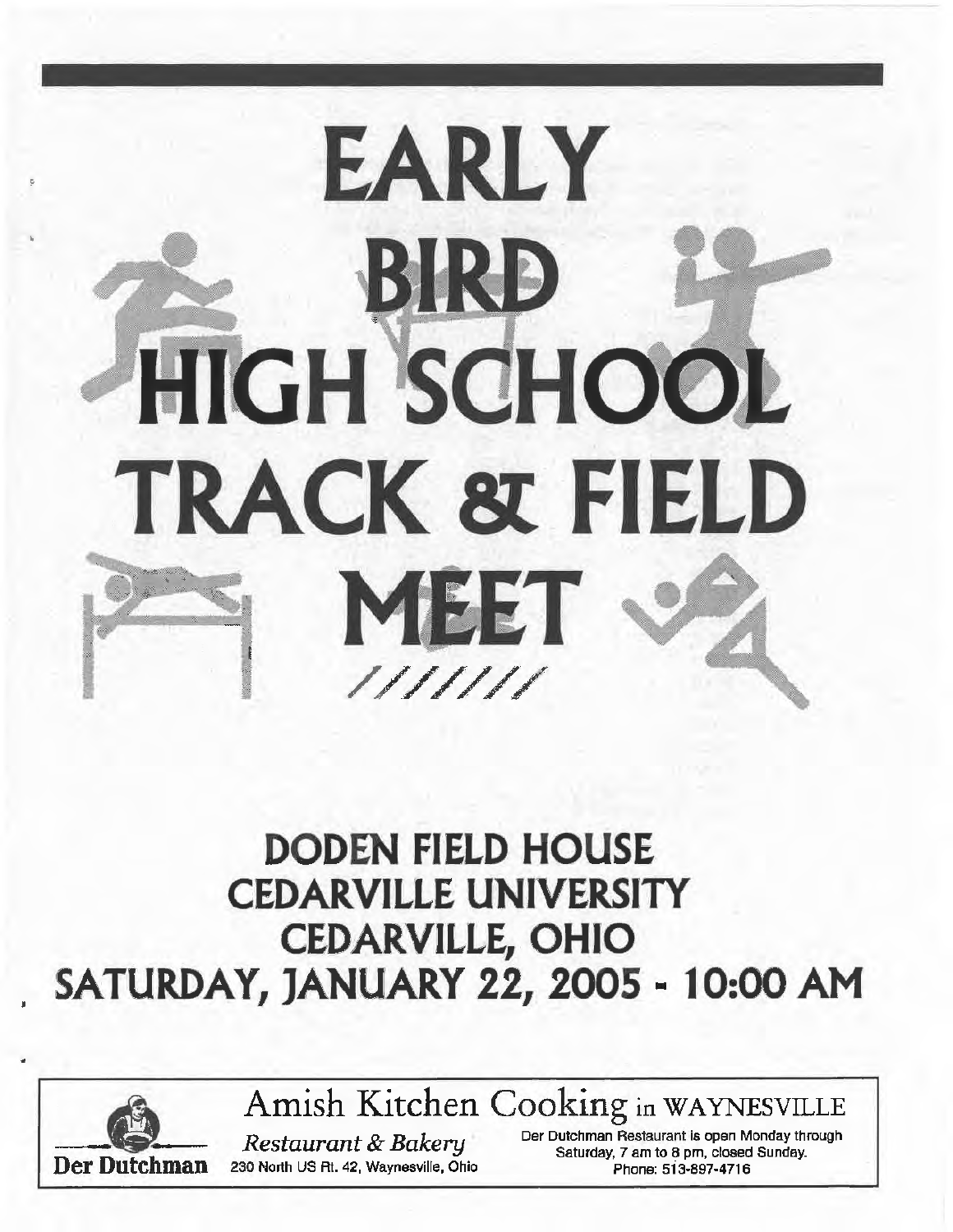*Tentative schedule* 

| Field Events: |                                                                       |
|---------------|-----------------------------------------------------------------------|
| $10:00$ am    | High Jump Boys (bleacher end) - & Girls (scoreboard end)              |
| $10:00$ am    | Weight Throw - Boys then Girls (Shot Put to follow - Boys then Girls) |
| $11:30$ am    | Pole Vault -Girls then Boys                                           |
| $11:30$ am    | Long Jump-Boys (Scoreboard end) Girls (bleacher end)                  |

 $\sim$   $^{-1}$ 

#### Running Events: Rolling schedule

10:00 am

11:15 am

55 **H** (semi) G\_ *55* H(semi)B 55 Dash (semi) G *55* Dash (semi) B 55 H Final G 55 HFinal B 55 Final G *55* Final B 4x800 Relay G 4x800 Relay B 1600G 1600B 400G 400B 800 G 800B 200 G 200B 3200 G 3200B 4x400G 4x400B 1600 MRace Walk G 1600 M Race Walk B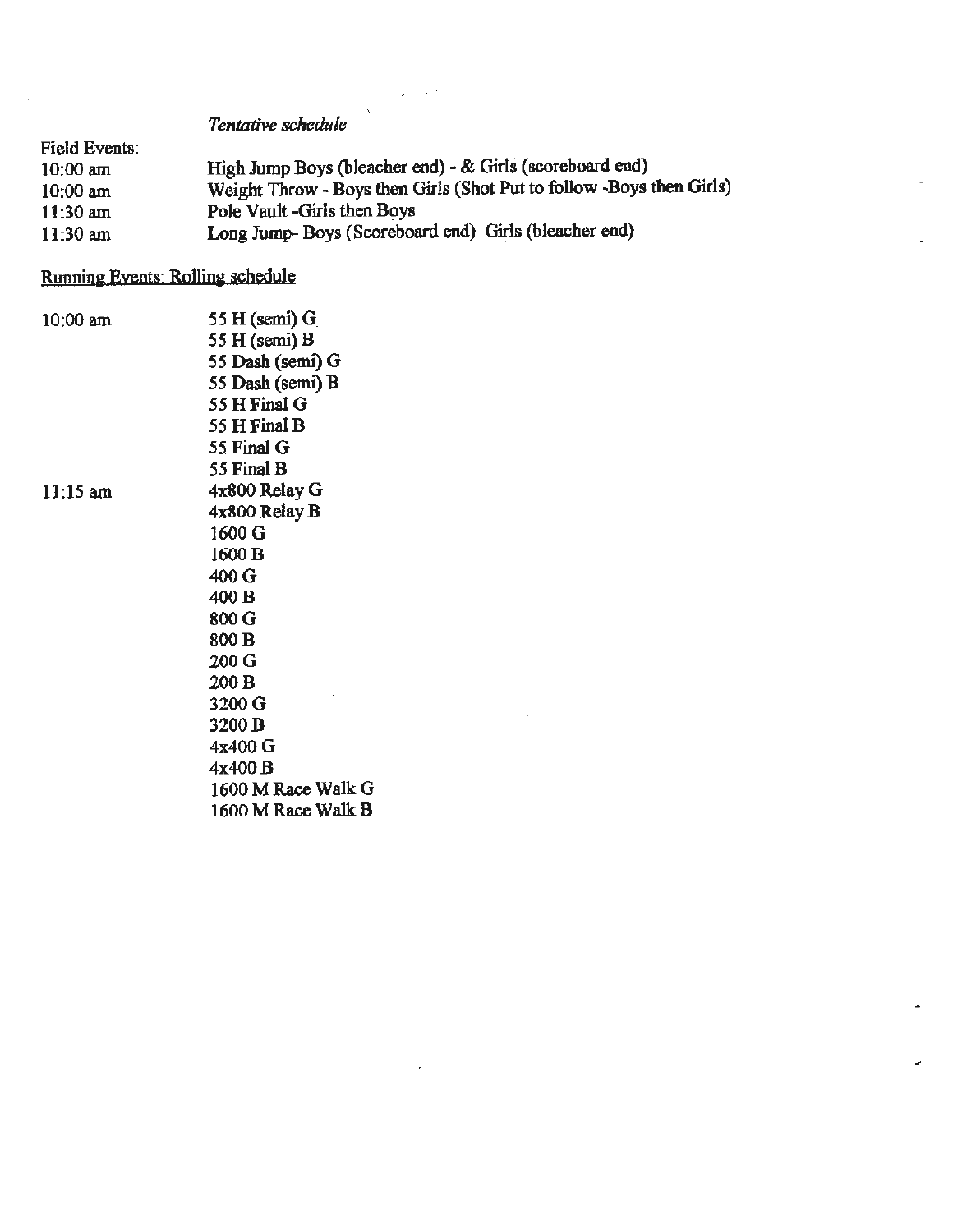L.

|              | Name            | Yr        | School      | <b>Seed Mark</b> |
|--------------|-----------------|-----------|-------------|------------------|
| $\mathbf{1}$ | Perri, michael  |           | CHIL        | 6-06.00          |
| 2            | Busselato, Anti |           | HILL        | $6 - 02.00$      |
| ĭ            | stautberg, rick | SR.       | <b>ELDE</b> | 6-02.00          |
| 4            | Komisarski, M   | SR        | <b>XCHS</b> | 6-00.00          |
| 5            | youngblood, de  |           | <b>HILL</b> | $6 - 00.00$      |
| 6            | Moore, Victor   | JR        | PRIN        | 5-10.00          |
| 7            | Trump, Cory     |           | <b>HILL</b> | 5-10.00          |
| 8            | Beverly, Derek  |           | CHIL        | 5-08.00          |
| 9.           | Lawson, Kyle    |           | UNA         | 5-08.00          |
| 10           | hetzer, ti      | <b>JR</b> | <b>ELDE</b> | 5-08.00          |
| 11           | VanHulle, Jam   |           | <b>KING</b> | 5-06.00          |
| 12           | Gillespie, Matt | SR        | <b>XCHS</b> | 5-06.00          |
| 13           | alsup, DJ       |           | <b>WHS</b>  | 5-06.00          |
| 14           | Leitner, Brandı |           | <b>KING</b> | 5-06.00          |
| 15           | Amerine, Jasor  |           | <b>HILL</b> | 5-06.00          |
| 16           | Watts, Mike     |           | <b>KING</b> | 5-06.00          |
| 17           | Brown, Kyle     | SO        | G٧          | 5-04.00          |
| 18           | Prince, Matt    |           | WHS         | 5-04.00          |
| 19           | Blackburn, Zar  |           | <b>MCCM</b> | 5-04.00          |
| 20           | breadon, tom    | JR.       | <b>ELDE</b> | 5-04.00          |
| 21           | berter, tim     | SO.       | <b>ELDE</b> | 5-04.00          |
| 22           | Acton, Nick     | JR        | PRIN        | 5-02.00          |
| 23           | Vincent, Steve  |           | STCH        | 5-02.00          |
| 24           | Holbert, Blake  |           | UNA         | 5-00.00          |
| 25.          | Satchell, Clare | JR        | <b>CJHS</b> | NH               |
| 26           | Eckert, Chris   | SR        | <b>CJHS</b> | NH               |
| 27           | Sherman, Andi   | SR.       | PRIN        | NH               |

#### **Event** 2 **Girls High Jump**

|    | Name                      | Yr  | School      | <b>Seed Mark</b> |
|----|---------------------------|-----|-------------|------------------|
| 1  | Ingram, Ginny             |     | TVSH        | 5-00.00          |
| 2. | McCollum, Ka              |     | TVSH        | 5-00.00          |
| 3. | Buchanan, Ma              |     | MCCM        | 5-00.00          |
| 4  | Patton, Naomi             | SO. | ALC         | 5-00.00          |
| 5  | Dalea, Laura              |     | UNA         | 4-10.00          |
| 6  | Robinson, Betl            | SO  | AMHS        | 4-10.00          |
| 7  | Vinson, Brittar           | SR  | <b>AMHS</b> | 4-10.00          |
| 8  | Amold, Kelly              |     | UNA         | 4-10.00          |
| 9  | Klise, Allie              |     | TVHS        | 4-08.00          |
| 10 | Phelps, Katelyt           | FR  | мом         | 4-06.00          |
| 11 | Gadberry, Jessi           | SO  | <b>READ</b> | 4-04.00          |
| 12 | Hubbble, Amy              | JR  | READ        | 4-04.00          |
| 13 | Bouche, Jacqui            |     | KING.       | 4-04.00          |
| 14 | Brewster, Mari            |     | KING        | 4-04.00          |
| 15 | Angner, Macko             | 12  | <b>CSUA</b> | 4-04.00          |
| 16 | Nelson, Angela            |     | KING        | 4-02.00          |
| 17 | Bellus, Tina              | FR  | NMT         | 4-02.00          |
| 18 | <b>Byerly, Rachae</b>     |     | KING.       | 4-02.00          |
| 19 | Boyer, Alex               |     | CHIL        | 4-02.00          |
| 20 | Clark, Diesa              |     | <b>URBA</b> | NH               |
|    | Event 3 Boys Weight Throw |     |             |                  |
|    | Name                      | Yг  |             | School Seed Mark |

|  | гапе                     | rг. |      | <b>SCHOOL SEERIMER</b> |  |
|--|--------------------------|-----|------|------------------------|--|
|  | i Stamper, Josh SR AMHS  |     |      | 33-00.00               |  |
|  | 2 Coppola Quin SR AMHS   |     |      | 30-00.00               |  |
|  | 3 Applegate, Ale SR AMHS |     |      | 30-00.00               |  |
|  | 4 Luce, Tim              | JR. | AMHS | 25-00.00               |  |

#### YJ Indoor HS Early **Bird** - 1/22/2005 Cedarville University Performance List

|          | Moore, James                      |          | URBA          | ND                   |  |
|----------|-----------------------------------|----------|---------------|----------------------|--|
| 5<br>б   | Baldukas, Alex                    | JR       | <b>CJHS</b>   | ND                   |  |
| 7        | Wilcoxin, Trev                    |          | URBA          | ND                   |  |
|          |                                   |          |               |                      |  |
| 8        | Miller, Jeremy                    | JR       | <b>CJHS</b>   | ND                   |  |
| 9        | Johnson, Thorr                    | JR       | <b>CJHS</b>   | ND                   |  |
| 10       | Rue, Adam                         |          | UN            | ND                   |  |
| 11       | Neubauer, Ted                     | JR.      | <b>NMT</b>    | ND                   |  |
| 12       | Gibson, Charli-                   |          | UN            | ND                   |  |
| 13       | Oyer, Matt                        |          | UN            | ND                   |  |
| 14       | Robinson, TJ                      |          | <b>URBA</b>   | ND                   |  |
| 15       | Fields, Isaac                     |          | URBA          | ND                   |  |
| 16       | Short, Brandor.                   | JR       | NMT           | ND                   |  |
| 17       | Strayer, Matt                     | JR       | NMT           | ND                   |  |
|          | <b>Event 4 Girls Weight Throw</b> |          |               |                      |  |
|          | Name                              | Yr       | School        | <b>Seed Mark</b>     |  |
| ı        | Hewitt, Alisha                    | SR       | AMHS          | 20-00.00             |  |
| 2        | Harvey, Jamie                     | so       | READ          | ND                   |  |
|          |                                   |          |               |                      |  |
| 3        | Elias, Kara                       |          | URBA          | ND                   |  |
| 4        | Marcum, Kaith                     | SO       | <b>READ</b>   | ND                   |  |
| 5        | Beekman, Kim                      | SO       | NMT           | ND                   |  |
| 6        | Black, Jenna                      |          | UNA           | ND                   |  |
| 7        | Hall, La'Teese                    | SR       | NMT           | ND                   |  |
|          | <b>Event 5 Boys Shot Put</b>      |          |               |                      |  |
|          | Name                              | Yr       | <b>School</b> | <b>Seed Mark</b>     |  |
| ı        | Shope, Colton                     |          | CHIL          | 64-08.50             |  |
| 2        | Robinson, Rior                    | SR       | CIHS          | 31-03.00             |  |
| 3        | Miller, Jeremy                    | JR       | <b>CIHS</b>   | 31-03.00             |  |
| 4        | Neubauer, Ted                     | JR       | NMT           | 14-10.00             |  |
| 5        | Short, Brandor                    | JR.      | NMT           | 11-06.75             |  |
| 6        | weil, kurt                        | SR       | ELDE          | 50-00.00             |  |
| 7        | Nguyen, Hein                      |          | CHIL          | 48-00.00             |  |
| 8        | Warner, Nick                      |          | UNA           | 46-00.00             |  |
|          |                                   |          |               | 44-00.00             |  |
| 9        |                                   |          | STCH          |                      |  |
|          | Zymslinski, Za                    |          |               |                      |  |
| 10       | Connor, Tony                      |          | <b>STCH</b>   | 44-00.00             |  |
| Ħ        | laiveling, brian                  | JR       | <b>ELDE</b>   | 44-00.00             |  |
| 12       | Riehl, Dave                       |          | STCH          | 42-00.00             |  |
| 13       | mevers, mike                      | JR       | <b>ELDE</b>   | 42-00.00             |  |
| 14       | Oyer, Matt                        |          | UN            | 42-00.00             |  |
| 15       | Applegate, Ale                    | SR       | AMHS          | 41-00.00             |  |
| 16       | Strayer, Matt                     | JR       | NMT           | 40-00.00             |  |
| 17       | Sandlin, Josh                     |          | EATN          | 40-00.00             |  |
| 18       | Rue, Adam                         |          | UN            | 40-00.00             |  |
| 19       | Hariman, Scoti                    |          | EATN          | 39-00.00             |  |
| 20       | Stamper, Josh                     | SR       | AMHS          | 38-00.00             |  |
| 21       | Terry, Evan                       |          | EATN          | 38-00.00             |  |
|          |                                   |          | PRIN          | 37-00.00             |  |
| 22       | Chapman, Sear                     | JR.      |               |                      |  |
| 23       | Coppola, Quin                     | SR       | AMHS          | 36-00.00             |  |
| 24       | Brown, Kevin                      | SR       | PRIN          | 35-00.00             |  |
| 25       | Bennett, Justin                   |          | UNA           | 35-00.00             |  |
| 26       | Gibson, Charli-                   |          | UN            | 35-00.00             |  |
| 27       | George, Andre                     | SR       | <b>CCHS</b>   | 33-05.00             |  |
| 28       | Mayo, Lemuel                      |          | STCH          | 33-00.00             |  |
| 29       | Gehring, Billy                    |          | STCH          | 33-00.00             |  |
| 30       | Coleman, Cody                     |          | мссм          | 32-06.00             |  |
| 31       | Wangugi, Arro                     |          | STCH          | 31-00.00             |  |
| 32<br>33 | Raper, Charlie<br>Partlow, JC     | SR<br>JR | XCHS<br>GV    | 30-00.00<br>30-00.00 |  |

| Hy-Tek's MEET MANAGER Page 1 |  |
|------------------------------|--|
|                              |  |
|                              |  |

| 34. | Scheerschmidt,                  | SR  | <b>XCHS</b> | 29-00.00         |  |  |  |  |  |  |  |  |
|-----|---------------------------------|-----|-------------|------------------|--|--|--|--|--|--|--|--|
| 35  | Luce, Tim                       | JR  | <b>AMHS</b> | 28-00.00         |  |  |  |  |  |  |  |  |
| 36  | Reidy, Sean                     |     | <b>STCH</b> | 28-00.00         |  |  |  |  |  |  |  |  |
| 37  | Opperman, Tor                   |     | <b>STCH</b> | 28-00.00         |  |  |  |  |  |  |  |  |
| 38  | Paulichie, Joe                  |     | STCH        | 28-00.00         |  |  |  |  |  |  |  |  |
| 39  | Brown, Tom                      |     | SHAW        | ND               |  |  |  |  |  |  |  |  |
| 40  | Moore, James                    |     | <b>URBA</b> | ND               |  |  |  |  |  |  |  |  |
| 41  | Wilcoxin, Trev                  |     | URBA        | ND               |  |  |  |  |  |  |  |  |
| 42  | Gilbert, Stephe                 | FR  | <b>CJHS</b> | ND               |  |  |  |  |  |  |  |  |
| 43  | Robinson, TJ                    |     | URBA        | ND               |  |  |  |  |  |  |  |  |
| 44  | Fields, Isaac                   |     | URBA        | ND               |  |  |  |  |  |  |  |  |
| 45  | Johnson, Thorr                  | JR  | <b>CJHS</b> | ND               |  |  |  |  |  |  |  |  |
| 46  | Haywood, Den                    | SO. | CJHS        | ND               |  |  |  |  |  |  |  |  |
| 47  | Satchell, Clare                 | JR  | <b>CJHS</b> | ND               |  |  |  |  |  |  |  |  |
| 48. | Eckert, Chris                   | SR  | <b>CJHS</b> | ND               |  |  |  |  |  |  |  |  |
| 49  | Baldukas, Alex                  | JR  | CJHS        | ND               |  |  |  |  |  |  |  |  |
|     |                                 |     |             |                  |  |  |  |  |  |  |  |  |
|     | <b>Event 6 Girls Shot Put</b>   |     |             |                  |  |  |  |  |  |  |  |  |
|     | Name                            | Yr  | School      | <b>Seed Mark</b> |  |  |  |  |  |  |  |  |
| ı   | Pike, Susan                     | SO  | NMT         | 78-09.00         |  |  |  |  |  |  |  |  |
| 2   | Fox, no name                    |     | <b>UNA</b>  | 40-00.00         |  |  |  |  |  |  |  |  |
| 3   | Meyer, Katie                    | 11. | <b>CSUA</b> | 33-00.00         |  |  |  |  |  |  |  |  |
| 4   | Nocheck, Liz                    | SR  | MOM         | 32-00.00         |  |  |  |  |  |  |  |  |
| 5   | Black, Jenna                    |     | UNA         | 30-02.00         |  |  |  |  |  |  |  |  |
| б   | Brown, Jasmin                   |     | WHS         | 30-00.00         |  |  |  |  |  |  |  |  |
| 7   | Niehaus, Emily                  |     | KING        | 30-00.00         |  |  |  |  |  |  |  |  |
| 8   | Hewitt, Alisha                  | SR  | AMHS        | 30-00.00         |  |  |  |  |  |  |  |  |
| 9   | Kenning, Mich                   | 10  | <b>CSUA</b> | 30-00.00         |  |  |  |  |  |  |  |  |
| 10  | Siroky, Jamiac                  |     | WHS         | 29-00.00         |  |  |  |  |  |  |  |  |
| 11  | Ervin, Kate                     |     | TVSH        | 28-00.00         |  |  |  |  |  |  |  |  |
| 12  | Talkington, He                  | SO  | G٧          | 27-08.00         |  |  |  |  |  |  |  |  |
| 13. | Wolterman, Re                   | SO. | MOM         | 27-00.00         |  |  |  |  |  |  |  |  |
| 14  | Vanetti, Erica                  |     | TVSH        | 27-00.00         |  |  |  |  |  |  |  |  |
| 15. | Castle, Morgar                  |     | <b>TVHS</b> | 26-01.00         |  |  |  |  |  |  |  |  |
| 16  | Grubich, Caitli                 | SO  | PRIN        | 26-00.00         |  |  |  |  |  |  |  |  |
| 17. | Coleman, Britt                  |     | WHS         | 26-00.00         |  |  |  |  |  |  |  |  |
| 18  | Molloy, Kathry                  |     | CROY        | 26-00.00         |  |  |  |  |  |  |  |  |
| 19. | Holcomb, Reb:                   |     | WILM        | 26-00.00         |  |  |  |  |  |  |  |  |
| 20  | Meade, Daniel                   |     | TVHS        | 25-06.00         |  |  |  |  |  |  |  |  |
| 21  | Rhodes, Nicho                   |     | WHS         | 25-00.00         |  |  |  |  |  |  |  |  |
| 22  | Harvey, Jamie                   | SO  | READ        | 25-00.00         |  |  |  |  |  |  |  |  |
| 23  | Warren, Katie                   | 10  | <b>CSUA</b> | 25-00.00         |  |  |  |  |  |  |  |  |
| 24  | Hall, La'Teese                  | SR  | NMT         | 25-00.00         |  |  |  |  |  |  |  |  |
| 25  | Salazar, Britne                 | JR  | PRIN        | 24-00.00         |  |  |  |  |  |  |  |  |
| 26. | Gallina, Annie                  |     | KING        | 23-00.00         |  |  |  |  |  |  |  |  |
| 27  | Goyer, Amand:                   | 12  | CSUA        | 23-00.00         |  |  |  |  |  |  |  |  |
| 28  | Beekman, Kim                    | SO  | <b>NMT</b>  | 22-00.00         |  |  |  |  |  |  |  |  |
| 29. | Marcum, Kaitl                   | SO  | READ        | 20-00.00         |  |  |  |  |  |  |  |  |
| 30  | Zeigler, Mered                  |     | KING        | 20-00.00         |  |  |  |  |  |  |  |  |
| 31  | Hover, Brittany                 |     | KING        | 20-00.00         |  |  |  |  |  |  |  |  |
| 32  | Harl, Katie                     |     | KING        | 18-00.00         |  |  |  |  |  |  |  |  |
| 33  | Elias, Kara                     |     | URBA        | ND               |  |  |  |  |  |  |  |  |
| 34  | Dunbar, Krysta                  | SR  | CJHS        | ND               |  |  |  |  |  |  |  |  |
| 35  | Clark, Diesa                    |     | URBA        | ND               |  |  |  |  |  |  |  |  |
|     |                                 |     |             |                  |  |  |  |  |  |  |  |  |
|     | <b>Event 7 Girls Pole Vault</b> |     |             |                  |  |  |  |  |  |  |  |  |
|     | Name                            | Yr  | School      | Seed Mark        |  |  |  |  |  |  |  |  |
| 1   | Peelman, Laun                   | SR  | READ        | 8-06.00          |  |  |  |  |  |  |  |  |
| 2   | Boston, Bethar                  |     | MTHS        | 8-06.00          |  |  |  |  |  |  |  |  |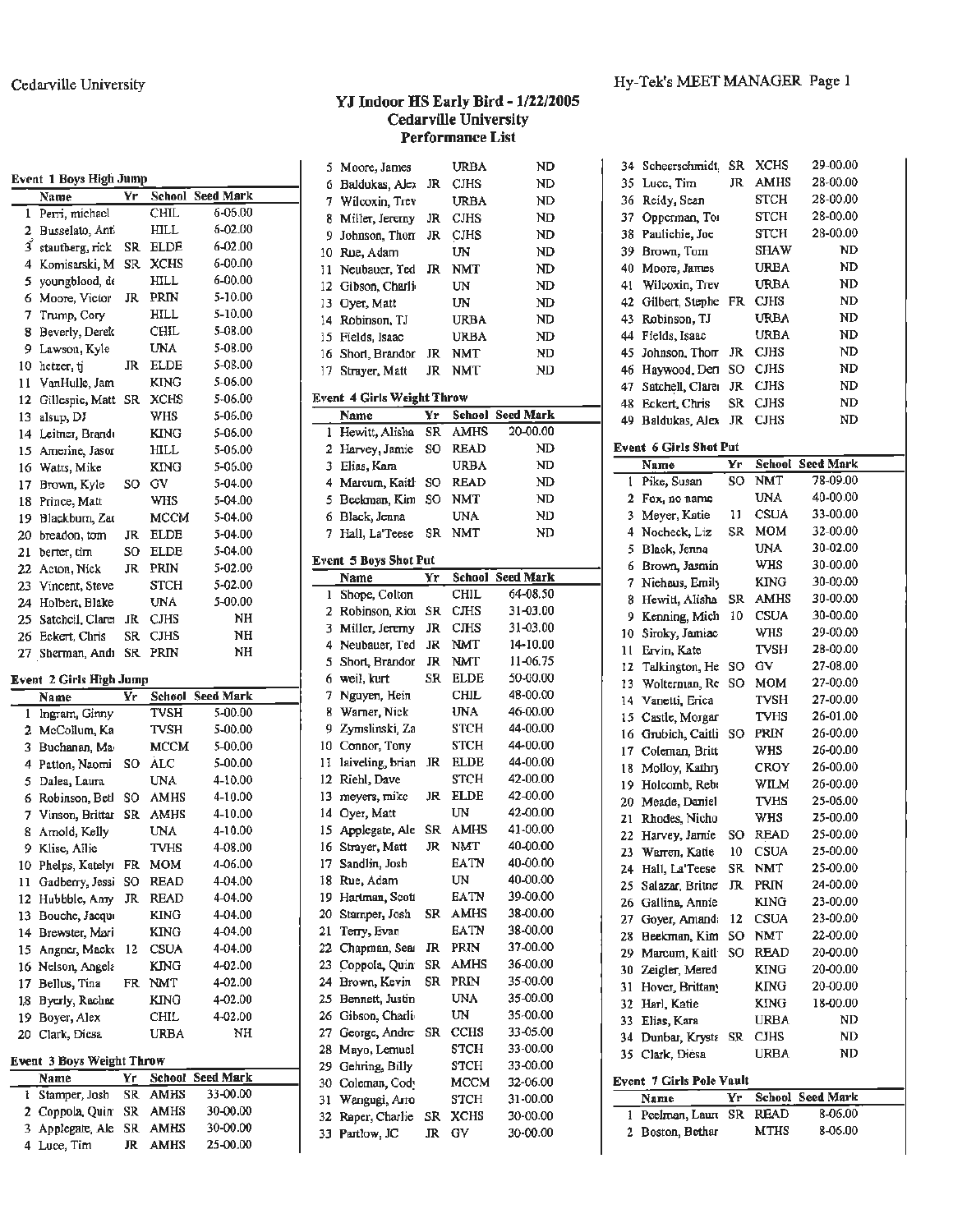$\blacksquare$ 

#### **YJ Indoor HS Early Bird** - **1/22/2005 Cedarville University Performance List**

|     | Event 7  (Girls Pole Vault)    |           |             |                  |         | 24 Kain, Jessica                               |             | WHS             | ND                                  |          | 19 Carver, Shellie FR GV               |                 |             | 11.50                    |
|-----|--------------------------------|-----------|-------------|------------------|---------|------------------------------------------------|-------------|-----------------|-------------------------------------|----------|----------------------------------------|-----------------|-------------|--------------------------|
|     | 3 Porter, Jana                 |           | UNA         | 8-06.00          |         |                                                |             |                 |                                     |          | 20 Stuckey, Britta                     |                 | <b>SHAW</b> | NT                       |
|     | 4 Boyer, Alex                  |           | <b>CHIL</b> | 8-03.00          |         | Event 10 Boys Long Jump                        |             |                 |                                     | 21       | Graham, Laure SO                       |                 | <b>BRHS</b> | NT                       |
|     | 5 Pike, Susan                  | SO.       | <b>NMT</b>  | 7-06.00          |         | Name                                           | Yr          | CHIL            | <b>School Seed Mark</b><br>65-11.50 |          | 22 Cosby, Nakkia                       |                 | <b>URBA</b> | NT                       |
|     | 6 Rademacher, $A$              |           | <b>KING</b> | 7-06.00          |         | Upshaw, Quen<br>2 Mitchell, Darit              |             | PRIN            | 20-06.00                            |          | 23 Clark, Diesa                        |                 | <b>URBA</b> | NT                       |
|     | 7 Moore, Jenna                 |           | <b>UNA</b>  | 7-00.00          |         | 3 Beverly, Derek                               |             | CHIL            | 20-03.00                            |          | Event 12 Boys 55 Meter Hurdles Prelims |                 |             |                          |
|     | 8 Crose, Beth                  |           | <b>EATN</b> | 6-00.00          |         | 4 Bailey, Anthon                               |             | JR PRIN         | 20-01.00                            |          | Name                                   | Yr              |             | School Seed Time         |
|     | <b>Event 8 Boys Pole Vault</b> |           |             |                  |         | 5 Moore, Victor                                |             | JR PRIN         | 19-03.00                            |          | 1 Hatem, Matt                          |                 | <b>TVHS</b> | 7.00                     |
|     | Name                           | Yr.       |             | School Seed Mark | 6.      | Hamm, Nick                                     |             | <b>UNA</b>      | 19-00.00                            |          | 2 Learnan, Scott SO                    |                 | AMHS        | 8.00                     |
|     | 1 Keyes, Eric                  | <b>SR</b> | PRIN        | 14-00.00         |         | 7 Kirk, James                                  |             | <b>TVHS</b>     | 19-00.00                            |          | 3 Mitchell, LaTa SR                    |                 | PRIN        | 8.10                     |
|     | 2 Gibbons, Doug                |           | TROY        | 13-06.00         |         | 8 hetzer, tj                                   |             | JR ELDE         | 18-06.00                            | 4        | South, Jacob                           |                 | <b>UNA</b>  | 8.20                     |
|     | 3 Wetzel, Brando               |           | <b>BELL</b> | 12-06.00         |         | 9 breadon, tom                                 | JR          | ELDE            | 18-06.00                            |          | 5 Williams, Zach                       |                 | WHS         | 8.20                     |
| 4   | Walter, Chris                  |           | SR MOE      | 12-00.00         | 10.     | Shepherd, Chri JR                              |             | PRIN            | 18-06.00                            |          | 6 kraemer, alex SR ELDE                |                 |             | 8.40                     |
|     | 5 Heiden, Chris                | SR        | <b>MOE</b>  | 12-00.00         | 11      | renzenbrink, et                                | JR          | ELDE            | 18-00.00                            |          | 7 Pearson, Lucas                       |                 | <b>HILL</b> | 8.50                     |
| 6.  | Springer, Josh                 | JR        | <b>NMT</b>  | 12-00.00         |         | 12 Williford, Nagr                             |             | SR NMT          | 18-00.00                            |          | 8 Fleming, Robe: JR                    |                 | PRIN        | 8.50                     |
|     | 7 Blaker, Lyle                 |           | <b>UNA</b>  | 11-06.00         |         | 13 webcr, jacob                                |             | JR ELDE         | 18-00.00                            |          | 9 McLaine, Ryar                        |                 | <b>HILL</b> | 8.50                     |
|     | 8 Walters, Korey               |           | UN          | 11-00.00         |         | 14 Smart, Josh                                 |             | SR NMT          | 18-00.00                            | 10       | seiple, cody                           |                 | HILL        | 8.50                     |
| 9.  | Garrett, Daniel                |           | KING        | 10-00.00         | 15      | Griffith, Zach                                 |             | <b>STCH</b>     | 18-00.00                            | 11       | South, Jeremia                         |                 | <b>UNA</b>  | 8.50                     |
|     | 10 Hoffner, Davy               |           | UN          | 10-00.00         |         | 16 Larimer, Pat                                |             | <b>STCH</b>     | 18-00.00                            | 12       | breadon, tom                           | JR.             | <b>ELDE</b> | 8.50                     |
| 11  | Adams, Legan                   |           | COV         | 10-00.00         |         | 17 burnhimer, bet                              |             | JR ELDE         | 18-00.00                            | 13       | rudolf, mike                           | SR              | <b>ELDE</b> | 8.60                     |
|     | 12 Bishop, Josh                |           | MCCM        | 10-00.00         |         | 18 Lawson, Kyle                                |             | UNA             | 17-00.00                            |          | 14 Komisarski, M SR XCHS               |                 |             | 8.69                     |
|     | 13 Hook, Joe                   | SO        | MOE         | 9-00.00          |         | 19 Fille, Nick                                 |             | JR AMHS         | 17-00.00                            |          | 15 hetzer, tj                          |                 | JR ELDE     | 8.70                     |
|     | 14 Burwinkel, Ber              | JR        | <b>READ</b> | 9-00.00          |         | 20 Leitner, Brando                             |             | <b>KING</b>     | 17-00.00                            | 16       | Schnee, Matt                           |                 | <b>KING</b> | 8.80                     |
|     | 15 McClellan, Pat SO           |           | <b>MOE</b>  | 9-00.00          | 21      | VanHulle, Jam                                  |             | <b>KING</b>     | 17-00.00                            | 17       | Hickerson, Ano                         |                 | <b>MCCM</b> | 8.95                     |
|     | 16 Yoder, Joseph               |           | <b>UNA</b>  | 8-06.00          | 22      | South, Jacob                                   |             | <b>UNA</b>      | 17-00.00                            | 18       | Kessler, Matt                          |                 | <b>UNA</b>  | 9.00                     |
| 17  | Perri, Stephen                 |           | <b>CHIL</b> | 8-06.00          |         | 23 Holbert, Blake                              |             | <b>UNA</b>      | 17-00.00                            | 19       | Layne, Desmoi SO                       |                 | PRIN        | 9.00                     |
|     | 18 Toberman, Dai FR MOE        |           |             | 7-06.00          |         | 24 Bishop, Josh                                |             | <b>MCCM</b>     | 16-05.00                            | 20       | Powell, Jeremy                         |                 | UN          | 9.50                     |
| 19. | Sabo, Alex                     |           | FR MOE      | 7-06.00          |         | 25 Nicely, David                               | SR          | READ            | 16-01.00                            | 21       | Vincent, Steve                         |                 | <b>STCH</b> | 9.60                     |
| 20. | Boerger, Andre FR MOE          |           |             | 7-06.00          | 26      | Acton, Nick                                    |             | JR PRIN         | 16-00.00                            | 22       | Womack, Brya                           |                 | WHS         | 10.10                    |
|     | 21 Peters, Andy                |           | <b>UNA</b>  | $\rm{NH}$        |         | 27 Prince, Matt                                |             | WHS             | 16-00.00                            | 23       | Rutherford, Kc                         |                 | <b>UNA</b>  | 10.20                    |
|     | 22 Mattern, Jake               |           | <b>SHAW</b> | $_{\rm NH}$      |         | 28 Reeder, Mike                                |             | FR MOE          | 14-00.00                            | 24       | Mitchell, Blake                        |                 | WHS         | 11.10                    |
|     |                                |           |             |                  | 29      | Gramke, Matt                                   | so          | <b>MOE</b>      | 14-00.00                            | 25       | Smith, Ryan                            |                 | <b>URBA</b> | <b>NT</b>                |
|     | <b>Event 9 Girls Long Jump</b> |           |             |                  | 30      | Reed, Paul                                     | SO.         | XCHS            | 14-00.00                            | 26       | Walter, Chris                          |                 | SR MOE      | NT                       |
|     | Name                           | Yr.       |             | School Seed Mark | 31      | Satchell, Clare                                |             | JR CJHS         | <b>ND</b>                           | 27       | Ladd, Clark                            |                 | <b>URBA</b> | NT                       |
|     | 1 Grile, Karli                 |           | <b>UNA</b>  | 17-00.00         |         | 32 Hart, Justin                                |             | <b>URBA</b>     | <b>ND</b>                           | 28       | Bonender, Joha                         |                 | <b>TVHS</b> | NT                       |
|     | Vinson, Brittar SR AMHS        |           |             | 17-00.00         |         | 33 Kessler, Matt                               |             | <b>UNA</b>      | <b>ND</b>                           | 29       | Yoder, Joseph                          |                 | <b>UNA</b>  | NT                       |
| 3.  | Furman, Shaur SR               |           | GV          | 15-00.00         |         | 34 Heskett, Doug                               |             | <b>SHAW</b>     | <b>ND</b>                           | 30       | Slavens, Bob                           |                 | SO NMT      | <b>NT</b>                |
|     | 4 Rajagopal, Kar 11            |           | <b>CSUA</b> | 15-00.00         |         |                                                |             |                 |                                     |          |                                        |                 |             |                          |
|     | 5 Gadberry, Jessi SO READ      |           |             | 14-08.00         |         | <b>Event 11 Girls 55 Meter Hurdles Prelims</b> |             |                 |                                     |          | Event 13 Girls 55 Meter Dash Prelims   |                 |             |                          |
| 6.  | Peelman, Laure SR              |           | <b>READ</b> | 14-08.00         |         | Name                                           | Yr          | CHIL            | School Seed Time<br>6.70            |          | Name<br>1 Roberts, Mikes SO PRIN       | Yr              | School      | <b>Seed Time</b><br>7.40 |
|     | 7 Franklin, Alici: SR PRIN     |           |             | 14-07.00         |         | 1 Campbell, Jess                               |             |                 | 8.81                                |          | 2 Allen, Serena                        | JR              | <b>CJHS</b> | 7.50                     |
|     | 8 Madigan, Juli                | JR        | <b>AMHS</b> | 14-00.00         |         | 2 Miller, Crystal                              | $_{\rm SR}$ | PRIN<br>SR AMHS |                                     |          | Johnson, Ashle                         |                 | WILM        | 7.50                     |
|     | 9 Wakefield, Ale FR AMHS       |           |             | 14-00.00         |         | 3 Smith, Megan                                 |             | <b>TVHS</b>     | 9.00<br>9.20                        | 3.       | 4 Franklin, Alici: SR PRIN             |                 |             | 7.80                     |
|     | 10 Trusty, Blake               |           | WILM        | 13-06.00         |         | 4 Perrill, Katie<br>5 Weekley, Alisc           |             | <b>CROY</b>     | 9.50                                | 5        | Rajagopal, Kar 11                      |                 | <b>CSUA</b> | 7.90                     |
|     | 11 Sunderhaus, Li SO           |           | <b>MOM</b>  | 13-06.00         |         | Furman, Shaur SR                               |             | GV              | 9.90                                | 6        | Baugh, Brittan                         |                 | <b>KING</b> | 7.90                     |
|     | 12 Carroll, Lindse             |           | <b>WJHS</b> | 13-00.00         | 6       | 7 Brewster, Mari                               |             | KING            | 10.00                               |          | 7 Pickerel, Melis SR MOM               |                 |             | 8.00                     |
|     | 13 Dunham, Jill                |           | TVHS        | 12-09.00         |         | 8 Smith, Camille SO                            |             | PRIN            | 10.00                               | 8        | Johnson, Ariel                         |                 | JR CJHS     | 8.00                     |
|     | 14 Polk, Shevona FR READ       |           |             | 12-06.00         |         | 9 Bouche, Jacque                               |             | <b>KING</b>     | 10.00                               |          | 9 Grile, Karli                         |                 | <b>UNA</b>  | 8.00                     |
|     | 15 Hubbard, Nico FR READ       |           |             | 12-03.00         |         |                                                |             | GV              | 10.30                               |          | Perrill, Katie                         |                 | <b>TVHS</b> | 8.00                     |
|     | 16 Hendricks, She JR           |           | PRIN        | 12-02.00         |         | 10 Harper, Amber SO                            |             | WHS             | 10.10                               | 10<br>11 | Edwards, Mart SO                       |                 | <b>CJHS</b> | 8.00                     |
|     | 17 Dieringer, Ken FR READ      |           |             | 12-00.00         |         | 11 Holton, Renee                               |             | <b>UNA</b>      |                                     | 12       | Moore, Jenna                           |                 | <b>UNA</b>  | 8.10                     |
|     | 18 Ludlow, Christ              |           | <b>KING</b> | 12-00.00         | $12 \,$ | Doll, Emily                                    |             |                 | 10.20<br>11.00                      | 13       | Peelman, Laure SR READ                 |                 |             | 8.10                     |
|     | 19 Patterson, Chri FR          |           | READ        | 12-00.00         |         | 13 Pickerel, Melis SR                          |             | MOM             | 11.00                               | 14       | Burton, Emily                          |                 | <b>KING</b> | 8.20                     |
|     | 20 Milostan, Gabl FR READ      |           |             | 12-00.00         |         | 14 Goldschmidt, /                              |             | KING            | 11.00                               | 15       | Hsieh, Diana                           |                 | SO NMT      | 8.20                     |
|     | 21 Espy, Alex                  | SO.       | PRIN        | 11-04.00         |         | 15 Frimming, Mej SR MOM<br>16 Kroell, Katie    |             | KING            | 11.00                               | 16       | Hubbble, Amy                           |                 | JR READ     | 8.20                     |
|     | 22 Byerly, Rachae              |           | <b>KING</b> | 11-00.00         | 17      | Scholes, Melis: SO                             |             | XCHS            | 11.23                               | 17       | Bruce, Victoria                        | 10 <sub>1</sub> | <b>CSUA</b> | 8.20                     |
|     | 23 Smanik, Larue,              |           | KING        | 10-00.00         |         | 18 Folino, Emily                               | FR GV       |                 | 11.50                               |          | 18 Wright, Dancis SR READ              |                 |             | 8.20                     |
|     |                                |           |             |                  |         |                                                |             |                 |                                     |          |                                        |                 |             |                          |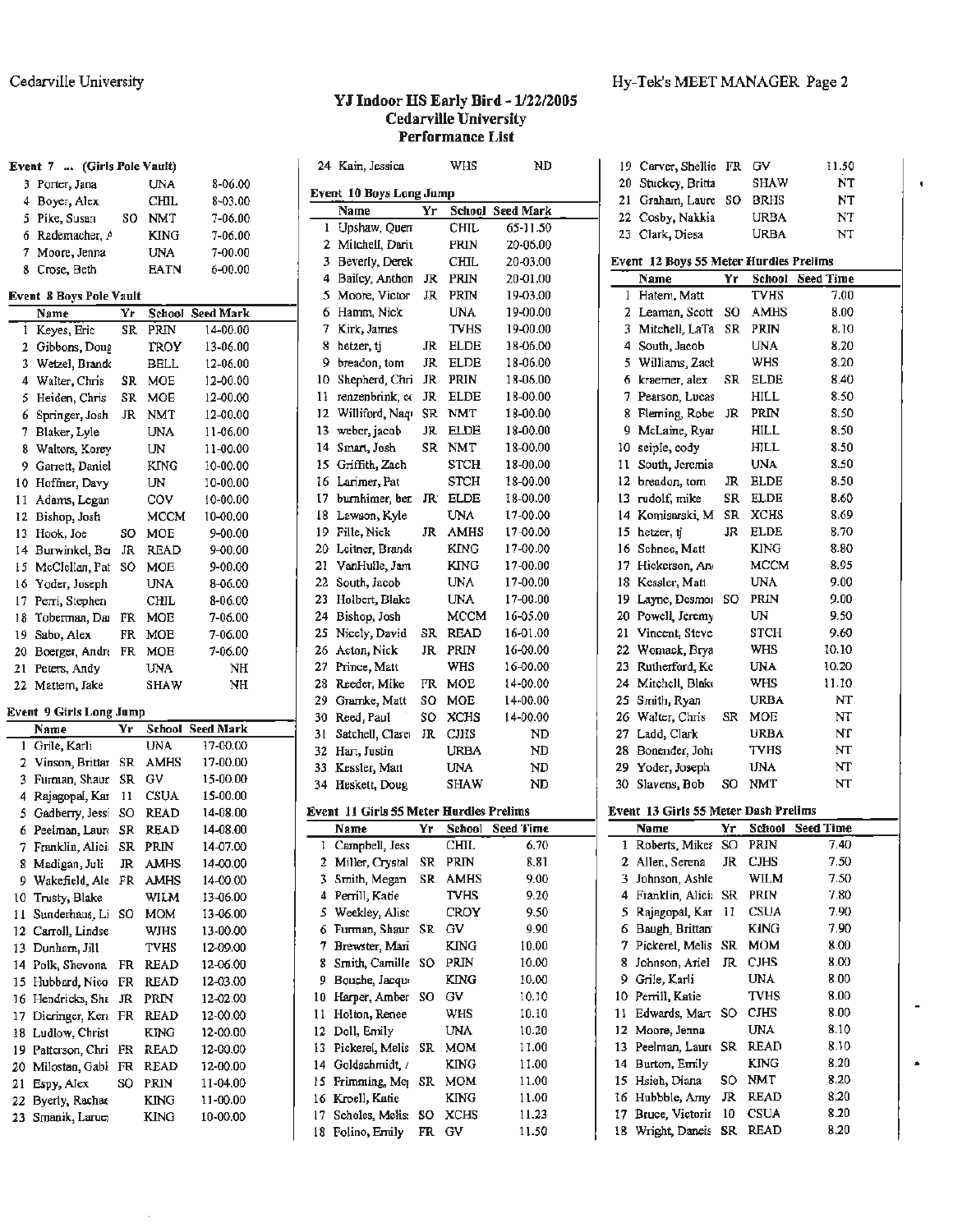#### YJ Indoor HS Early Bird - 1/22/2005 **Cedarville University** Performance List

|           | Event 13  (Girls 55 Meter Dash Prelims) |          |                            |              |        | 76 Williams, Alici FR               |     | PRIN                | NT           |
|-----------|-----------------------------------------|----------|----------------------------|--------------|--------|-------------------------------------|-----|---------------------|--------------|
|           | 19 Weekley, Alisc                       |          | CROY                       | 8.20         |        | 77 Kain, Jessica                    |     | WHS                 | NT           |
|           | 20 Cole, Kelly                          | 10       | CSUA                       | 8.20         | 78     | Aprhamian, Ja                       | JR  | PRIN                | NT           |
|           | 21 Knowles, Cher                        | JR       | <b>XCHS</b>                | 8.26         |        | 79 DiMarco, Dani FR                 |     | <b>PRIN</b>         | NT           |
|           | 22. Espy, Taylor                        | SO       | <b>PRIN</b>                | 8.26         |        | 80 Glover, Jessica                  |     | WHS                 | NT           |
|           | 23 Guest, Nieteser                      | SO       | <b>NMT</b>                 | 8.30         |        |                                     |     |                     |              |
|           | 24 Ulm, Elizabeth                       | 10       | <b>CSUA</b>                | 8.30         |        | Event 14 Boys 55 Meter Dash Prelims |     |                     |              |
|           | 25 Haas, Jessica                        | SR       | EВ                         | 8.38         |        | Name                                | Yг  | School              | Seed Time    |
|           | 26 Steward, Amar                        | FR       | GV                         | 8.40         |        | 1 Upshaw, Quem                      |     | <b>CHIL</b>         | 6.20         |
|           | 27 Espy, Alex                           | so       | PRIN                       | 8.40         | 3      | 2 Woodfork, Chi<br>Witt, Jessy      |     | <b>CHIL</b>         | 6.20<br>6.50 |
|           | 28 Klinker, Sarah                       |          | <b>KING</b>                | 8.40         |        |                                     |     | <b>BATN</b>         |              |
|           | 29 Byrne, Angela                        | 11       | <b>CSUA</b>                | 8.40         | 4<br>5 | Brun, Andrew                        | JR  | <b>AMHS</b>         | 6.50         |
|           | 30 Mitchell, Whit                       | SO       | NMT                        | 8.40         | 6      | Terry, Evan                         |     | EATN<br><b>AMHS</b> | 6.50<br>6.50 |
| 31.       | Sollmann, Tiff:                         | JR       | <b>XCHS</b>                | 8.47         | 7      | Jett, Bryan<br>White, Evan          | SR  | EATN                | 6.50         |
|           | 32 Zimmerman, A                         | JR.      | EВ                         | 8.47         | 8      | Fille, Nick                         | JR  | AMHS                | 6.50         |
|           | 33 McKiernan, Al                        |          | KING                       | 8.50         | 9      | Gibson, Grant                       |     | <b>CHIL</b>         | 6.50         |
| 34        | Harl, Katie                             |          | <b>KING</b>                | 8.50         |        | 10 Cantrell, Ricky                  |     | STAR                | 6.50         |
| 35        | Miller, Tori                            | 11       | CSUA                       | 8.50         | п      | Schwimline, W                       |     | CHIL                | 6.50         |
|           | 36 Moss, Kristen                        |          | WHS                        | 8.50         | 12     | Novak, Parker                       |     | LWHS                | 6.60         |
| 37.       | Boshell, Kerry                          |          | <b>KING</b>                | 8.50         | 13     | Smart, Josh                         | SR  | NMT                 | 6.70         |
|           | 38 Gruen, Samant SO                     |          | <b>MOM</b>                 | 8.50         | 14     | Nowicki, Pat                        |     | LWHS                | 6.80         |
|           | 39 Bezmen, Emily                        |          | <b>KING</b>                | 8.50         | 15     | Pinkerton, A.J.                     |     | HILL                | 6.80         |
|           | 40 Scholes, Melis: SO                   |          | <b>XCHS</b>                | 8.53         |        | 16 Russell, Ben                     |     | <b>HILL</b>         | 6.80         |
|           | 41 Crawford, Jerri                      |          | TVHS                       | 8.60         | 17     | Richter, Grant                      |     | HILL                | 6.80         |
|           | 42 Dunham, Jill                         |          | TVHS                       | 8.60         | 18     | Finnell, Eric                       | JR  | PRIN                | 6.84         |
|           | 43 Dam, Rebecca                         |          | KING                       | 8.60         | 19     | Taylor, Derron                      |     | TVHS                | 6.90         |
| 44        | Carroll, Lindse                         |          | WJHS                       | 8.70         | 20     | D'Arcy, Ryan                        | JR. | NMT                 | 6.90         |
|           | 45 Mansfiled, Bra                       |          | WJHS                       | 8.70         | 21.    | Hamm, Nick                          |     | UNA                 | 6.90         |
|           | 46 Polk, Shevona                        | FR       | READ                       | 8.70         | 22     | Tye, Jonathan                       | SR  | PRIN                | 6.96         |
|           | 47 Pike, Susan                          | SO       | <b>NMT</b>                 | 8.80         |        | 23 Donaldson, Da                    |     | TVSH                | 6.99         |
| 48        | Prishchepa, Ya SO                       |          | NMT                        | 8.90         |        | 24 Riveron, Peter                   |     | KING                | 7.00         |
| 49        | Soule, Jasmine                          | 9        | CSUA                       | 9.00         | 25.    | South, Jacob                        |     | UNA.                | 7.00         |
| 50        | Dibley, Kristen                         | JR       | NMT                        | 9.00         |        | 26 Griffith, Zach                   |     | STCH                | 7.00         |
|           | 51 Patterson, Chri FR                   |          | <b>READ</b>                | 9.00         | 27     | beck, guy                           | SR. | <b>ELDE</b>         | 7.00         |
|           | 52 Kuo, Teresa                          |          | KING                       | 9.00         | 28     | Boch, Anthony                       | JR  | AMHS                | 7.00         |
| 53        | Milostan, Gahl FR                       |          | READ                       | 9.10         | 29.    | Seipel, Scott                       | SR  | NMT                 | 7.00         |
| 54        | Moore, Karen                            | FR       | NMT                        | 9.10         | 30     | South, Jeremia                      |     | UNA                 | 7.00         |
| 55        | Dieringer, Kern FR                      |          | READ                       | 9.20         | 31     | Lawson, Kyle                        |     | <b>UNA</b>          | 7.00         |
|           | 56 Hicks, Mia                           | SR       | <b>NMT</b>                 | 9.20         |        | 32 Dellamaggiore,                   |     | MCCM                | 7.02         |
| 57.       | Baynes, Albert                          | SO       | PRIN<br><b>CSUA</b>        | 9.40         |        | 33 Komisarski, M                    | SR  | <b>XCHS</b>         | 7.08         |
|           | 58 Kenning, Mich                        | 10       |                            | 9.50         |        | 34 Bailey, Anthon                   | JR  | PRIN                | 7.10         |
|           | 59 Meyer, Katie<br>60 Warren, Katie     | 11       | <b>CSUA</b>                | 9.50         |        | 35 baudendistel, t SR               |     | <b>ELDE</b>         | 7.10         |
|           | Angner, Macke                           | 10<br>12 | <b>CSUA</b><br><b>CSUA</b> | 9.50<br>9.50 |        | 36 vanoflin, pat                    | SR  | <b>ELDE</b>         | 7.10         |
| 61.<br>62 | Goyer, Amand.                           | 12       | <b>CSUA</b>                | 9.50         | 37.    | Bringgardner,                       |     | <b>STCH</b>         | 7.10         |
| 63.       | Blain, Melissa                          |          | <b>WHS</b>                 | NT           |        | 38 Victor, Grant                    |     | <b>UNA</b>          | 7.10         |
| 64.       | Beal, Lauren                            |          | <b>WHS</b>                 | NT           |        | 39 Downing, Erne                    | FR  | <b>NMT</b>          | 7.10         |
|           | 65 Head, Adrienn                        |          | <b>URBA</b>                | NT           |        | 40 renzenhrink, co                  | JR  | <b>ELDE</b>         | 7.10         |
|           | 66 Patteson, Jessio                     |          | WHS                        | NT           | 41.    | Hickerson, An                       |     | мссм                | 7.12         |
| 67        | Staten, Janay                           |          | WHS                        | NT           |        | 42 Nicely, David                    | SR  | <b>READ</b>         | 7.17         |
| 68        | Graham, Laure SO                        |          | <b>BRHS</b>                | NT           | 43.    | alsup, DJ                           |     | WHS                 | 7.20         |
| 69        | Lane, Mandi                             |          | <b>UNA</b>                 | NT           | 44     | Bates, Carringt                     |     | <b>KING</b>         | 7.20         |
| 70.       | Pickett, Jasmin                         |          | URBA                       | NT           |        | 45 Delgado, Maris                   |     | KING                | 7.20         |
|           | 71 Paxman, Kristi                       |          | URBA                       | ΝT           |        | 46 Vinceut, Steve                   |     | STCH                | 7.20         |
| 72        | Selman, Ammi SO                         |          | <b>PRIN</b>                | NT           | 47     | bumhimer, ber.                      | JR  | ELDE                | 7.20         |
| 73.       | Waller, Brittait                        | JR       | PRIN                       | NT           | 48     | weber, jacob                        | JR  | <b>ELDE</b>         | 7.30         |
|           | 74 LaPlant, Monic FR                    |          | <b>PRIN</b>                | NT           | 49     | berter, tim                         | SO  | <b>ELDE</b>         | 7.30         |
|           | 75 Wilson, Algeri: FR PRIN              |          |                            | NT           | 50     | Riveron, Jonatl                     |     | <b>KING</b>         | 7.30         |
|           |                                         |          |                            |              | 51     | Smith, Dustin                       |     | UNA                 | 7.30         |

| 52 | Starnes, Austin                  |           | <b>KING</b> | 7.30                        |
|----|----------------------------------|-----------|-------------|-----------------------------|
| 53 | Larimer, Pat                     |           | <b>STCH</b> | 7.30                        |
| 54 | Garrett, Daniel                  |           | KING        | 7.30                        |
| 55 | groh, gary                       | SR        | ELDE        | 7.30                        |
| 56 | Jones, Spencer                   | SR        | EВ          | 7.40                        |
| 57 | Wright, Sahe                     | SO.       | NMT         | 7.40                        |
| 58 | hamberg, alex                    | JR        | <b>ELDE</b> | 7.40                        |
| 59 | Seege, Terrell                   | FR        | NMT         | 7.40                        |
| 60 | Jackson, Kyle                    |           | <b>TVHS</b> | 7.40                        |
| 61 | Gillespie, Matt                  | SR        | XCHS        | 7.41                        |
| 62 | Buffenbarger, )                  |           | TVSH        | 7.44                        |
| 63 | Canterbury, La                   |           | UNA         | 7.50                        |
| 64 | Wanner, D.J.                     |           | <b>KING</b> | 7.50                        |
| 65 | Deeter, Stephar                  |           | UNA         | 7.50                        |
| 66 | Maurer, Steve                    | SO        | <b>NMT</b>  | 7.60                        |
| 67 |                                  |           |             | 7.60                        |
|    | Kirk, James                      |           | TVHS        |                             |
| 68 | Fullerton, Alex                  |           | STCH        | 7.70                        |
| 69 | Conners, Vince                   |           | <b>STAR</b> | 7.70                        |
| 70 | Reed, Paul                       | SO        | <b>XCHS</b> | 7.79                        |
| 71 | Hostick, Micha                   | FR        | READ        | 7.80                        |
| 72 | Lowrey, laine                    | SO        | NMT         | 7.80                        |
| 73 | Kershner, Trav                   |           | TVHS        | 7.80                        |
| 74 | Teeple, Brandc                   | FR.       | READ        | 7.90                        |
| 75 | Rutherford, Ke                   |           | <b>UNA</b>  | 8.00                        |
| 76 | Prince, Matt                     |           | WHS         | 8.20                        |
| 77 | Snyder, Scott                    |           | WJHS        | 8.50                        |
| 78 | Jones, Clinel                    | <b>FR</b> | <b>NMT</b>  | 8.50                        |
| 79 | Wallace, J.D.                    |           | <b>TVHS</b> | NT                          |
| 80 | Taffe, Derrick                   |           | <b>TVHS</b> | NT                          |
| 81 | Reeder, Mike                     | FR        | MOE         | NT                          |
| 82 | Wyndham, Bri                     |           | WCH         | NT                          |
| 83 | Fox, Joe                         | FR        | MOE         | NT                          |
| 84 | Dorfmyer, Mat                    |           | <b>WCH</b>  | NT                          |
| 85 | Williams, Brian                  |           | WCH         | NT                          |
| 86 | Pickett, Marcu                   |           | URBA        | NT                          |
| 87 | Hart, Justin                     |           | URBA        | NT                          |
| 88 | Waldo, Sean                      | JR        | <b>BRHS</b> | NT                          |
| 89 | Doggett, Kris                    |           | URBA        | NT                          |
| 90 | Wagner, Thom                     |           | URBA        | NT                          |
| 91 | Rogers, Willie                   | JR        | PRIN        | NT                          |
| 92 | Shepherd, Chri                   | JR        | PRIN        | NT                          |
|    | 93 Mincy, Kevin                  | SO        | PRIN        | NT                          |
| 94 | Hurd, Joe                        |           | URBA        | NT                          |
| 95 | Holzen, Grant                    | SR        | PRIN        | NT                          |
| 96 | Hilson, Briau                    | SO        | PRIN        | NT                          |
| 97 | Greene, Jamel                    | SR        | PRIN        | NT                          |
| 98 | Johnson, Zach                    | FR        | PRIN        | NT                          |
| 99 | Hinton, Reggie                   | SR        | PRIN        | NΤ                          |
|    |                                  |           |             |                             |
|    | Event 15 Girls 4x800 Meter Relay |           |             |                             |
|    | Team                             |           | Rclay       | Seed Time                   |
| ı  | PRIN                             |           | A           | 9:00.00                     |
| 2  | UNA                              |           | в           | 10:09.00                    |
|    | Alejandro, Shannen               |           |             | Fralick, Allie              |
| 3  | Thompson, Jessica<br>CSUA        |           | С           | Waryck, Natalie<br>10:45.00 |
|    | Backscheider, Jill 12            |           |             | Dalton, Sarah 9             |
|    | Comev. Liz 10.                   |           |             | Heaton, Jenna 9             |

10:45.00

A

4 MOM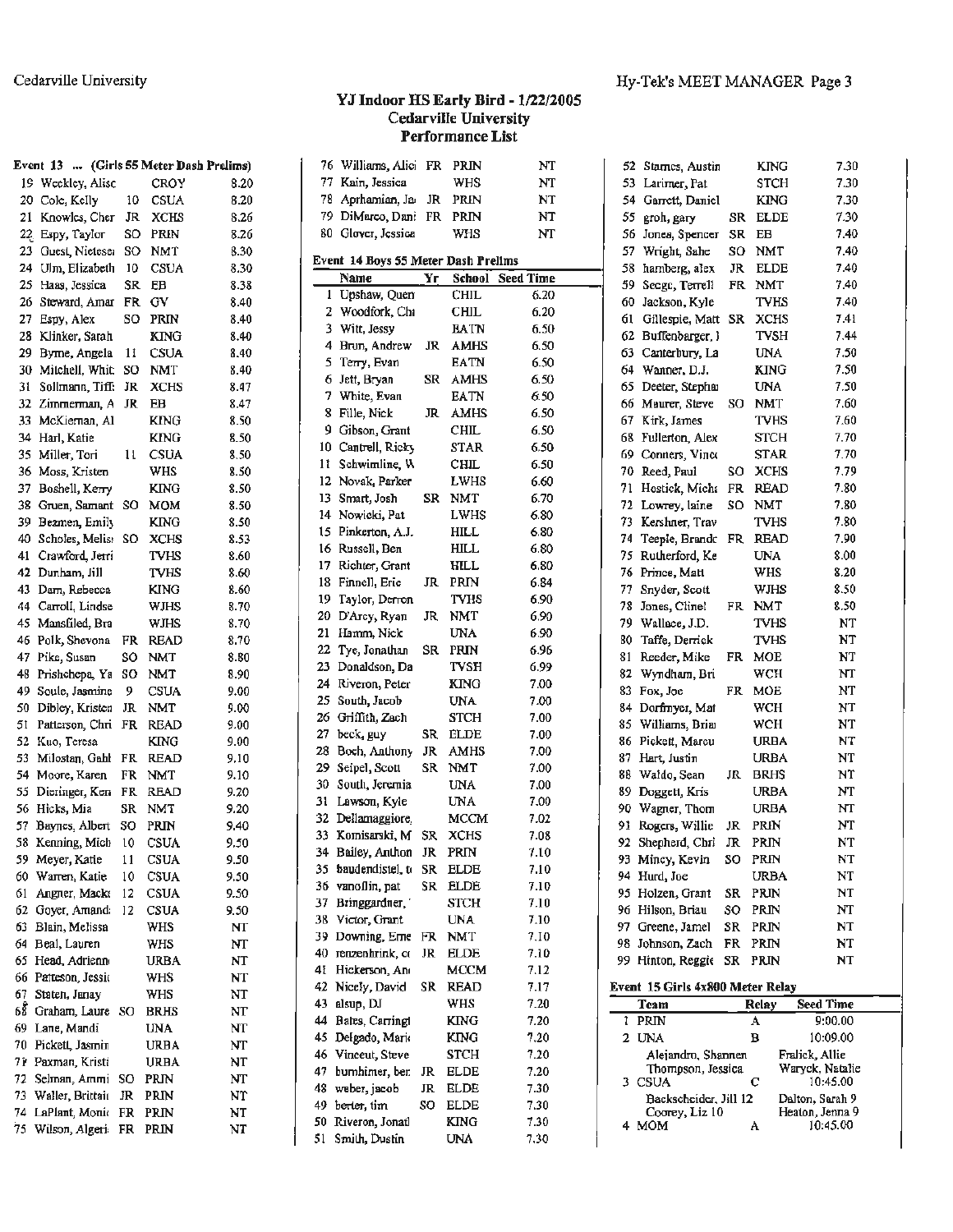#### **YJ Indoor HS Early Bird** - **1/22/2005 Cedarville University Performance List**

| Event 15  (Girls 4x800 Meter Rclay)                                 | 11 Yauch, Justine SR MOM     |     |             | 5:45.00                 |     | 26 Davis, Brett               |       | LWHS        | 5:05.00            |  |
|---------------------------------------------------------------------|------------------------------|-----|-------------|-------------------------|-----|-------------------------------|-------|-------------|--------------------|--|
| 10:45.00<br>в                                                       | 12 Velte, Elyse              |     | WAYN        | 5:50.00                 |     | 27 Ross, Eric                 |       | CROY        | 5:05.00            |  |
| 5 CSUA<br>Scherer, Anne 12<br>Mertens, Jennie 12                    | 13 Ruttle, Caitlin           |     | CROY        | 5:50.00                 |     | 28 Kerr, Chris                |       | <b>CHIL</b> | 5:05.00            |  |
| Peeden, Chel 11<br>Shagena, Meghan 10                               | Osborne, Erica<br>14         | JR  | PRIN        | 6:00.00                 | 29  | Smith, Cody                   |       | <b>UNA</b>  | 5:09.00            |  |
| 10:45.00<br>6 CSUA<br>A                                             | Bunn, Lillian<br>15          | SO. | EB          | 6:10.00                 |     | 30 Ashby, Jeff                |       | JR READ     | 5:10.00            |  |
| Butler, Annie 9<br>Shaw, Emily 11                                   | Goodwin, Kris<br>16          |     | <b>KING</b> | 6:15.00                 |     | 31 Lowman, Tim                |       | <b>EATN</b> | 5:10.00            |  |
| Stegeman, Elizabeth 11<br>Altenau, Annie 10                         | Wolf, Emily<br>17.           |     | KING        | 6:15.00                 |     | 32 Koehler, Allen             |       | SR HARR     | 5:10.00            |  |
| 11:40.00<br>A<br>7 UNA                                              | Knopf, Laura<br>18           | SO. | <b>MOM</b>  | 6:15.00                 |     | 33 Brown, Kyle                | SO GV |             | 5:10.00            |  |
| Boone, Marie<br>Myers, Courtney<br>Hayes, Brittany                  | Fels, Laura<br>19            |     | 10 CSUA     | 6:15.00                 |     | 34 Allen, Pat                 |       | <b>UNA</b>  | 5:10.00            |  |
| Hayslip, Megan<br>12:30.00<br>A<br>8 AMHS                           | Beam, Emily<br>20            |     | <b>MCCM</b> | 6:17.00                 |     | 35 Knue, Sam                  |       | JR HARR     | 5:10.00            |  |
| 13:00.00<br>А<br>HARR<br>9.                                         | Greve, Clarissa SR<br>21     |     | EB          | 6:18.00                 |     | 36 Derringer, Just            |       | <b>UNA</b>  | 5:10.00            |  |
| NT<br>A<br>10 KING                                                  | Gallina, Annie<br>22         |     | <b>KING</b> | 6:25.00                 |     | 37 Doolen, Isiah              |       | UN          | 5:10.00            |  |
| <b>NT</b><br>11 CHIL<br>A                                           | Cox, Hannah<br>23            |     | FR UNA      | 6:30.00                 |     | 38 Pierce, Alex               |       | <b>STCH</b> | 5:13.00            |  |
| Gilmore, Katie<br>Campbell, Jessica                                 | Leoard, Reba<br>24           |     | UNA         | 6:30.00                 | 39  | Thomas, Jamie JR              |       | GV          | 5:15.00            |  |
| Taylor, Krystal<br>Lawson, Alex                                     | Crumpler, Amy<br>25          | JR  | PRIN        | 6:30.00                 | 40. | Knickel, Spike                |       | <b>CROY</b> | 5:15.00            |  |
| NT<br>А<br>12 CJHS                                                  | Zaffiro, Christi<br>26       | 9   | <b>CSUA</b> | 6:40.00                 | 41  | Martin, Chris                 |       | LWHS        | 5:15.00            |  |
| King, Alena SO<br>Seabrook, Kwesi FR                                | Head, Lauren<br>27           | 10  | CSUA        | 6:40.00                 |     | 42 Seay, Gene                 |       | SO PRIN     | 5:18.00            |  |
| Thornberry, Alicia JR<br>Slayer, Lauren JR                          | Walker, Alycia<br>28.        |     | FR READ     | 6:45.00                 |     | 43 Holoday, Brian             |       | LWHS        | 5:20.00            |  |
| Event 16 Boys 4x800 Meter Relay                                     | Gray, Selanie<br>29          |     | JR READ     | 6:55.00                 | 44  | Savage, Jake                  | SO GV |             | 5:20.00            |  |
| <b>Seed Time</b><br>Relay<br>Team                                   | Burton, Amber<br>30          |     | <b>TVHS</b> | 7:00.00                 | 45  | Swinford, Nick                |       | <b>KING</b> | 5:20.00            |  |
| 8:40.00<br>A<br><b>MOE</b><br>1                                     | 31<br>Towers, Emily          |     | <b>LWHS</b> | 7:00.00                 |     | 46 Schwartz, And SO PRIN      |       |             | 5:30.00            |  |
| 8:50.00<br>A<br>2 UNA                                               | Roy, Rebecca<br>32           |     | FR READ     | 7:00.00                 |     | 47 Brown, Jared               |       | <b>KING</b> | 5:30.00            |  |
| Fryman, Daniel<br>Wagner, TJ                                        | Mayer, Tara<br>33            |     | FR PRIN     | 7:00.00                 |     | 48 Bucksath, Garr SO READ     |       |             | 5:30.00            |  |
| Delehanty, Kyle<br>Allen, Pat                                       | Esterline, Mela<br>34        |     | UNA         | 8:15.00                 |     | 49 Buck, Steven               |       | <b>KING</b> | 5:30.00            |  |
| 8:50.00<br>A<br>3 UN                                                | Simpson, Case<br>35          |     | <b>SHAW</b> | NT                      |     | 50 Hobert, Bill               |       | UN          | 5:30.00            |  |
| Dills, Galen<br>Smith, Chaz                                         | McAllister, Ma FR<br>36      |     | <b>BRHS</b> | $_{\rm NT}$             |     | 51 Shroyer, Tom               |       | <b>UNA</b>  | 5:30.00            |  |
| Kelley, Jarret<br>Edwards, Chris<br>9:10.00<br>А                    | Harris, Maggie<br>37         |     | <b>URBA</b> | NT                      |     | 52 Blevins, Aaron             |       | JR PRIN     | 5:30.00            |  |
| 4 STCH<br>O'Keefe, Chris<br>Cultnecker, Brian                       | Aeh, Lauren<br>38            |     | SR BRHS     | NT                      |     | 53 Logan, Ryan                |       | <b>WHS</b>  | 5:30.10            |  |
| Golian, Colin<br>Pierce, Alex                                       | Reamy, Kaylei FR CJHS<br>39  |     |             | $\bf NT$                |     | 54 Rowan, Jeff                |       | SO PRIN     | 5:40.00            |  |
| 9:40.00<br>в<br>5 MOE                                               | Peters, Tina<br>40           |     | <b>UNA</b>  | NT                      | 55. | Boggs, Andrey                 |       | <b>TVHS</b> | 5:40.00            |  |
| 9:55.00<br>A<br>6 READ                                              | Bnscemi, Anni SO CJHS<br>41  |     |             | NT                      |     | 56 Puckett, Robbi             |       | MCCM        | 5:45.00            |  |
| Burwinkel, Ben JR<br>Ashby, Jeff JR                                 |                              |     |             |                         |     | 57 Gibberneyer, J. JR         |       | MOE         | 5:45.00            |  |
| Nieman, Jeff SR<br>Bucksath, Garrett SO                             | Event 18 Boys 1600 Meter Run |     |             |                         |     | 58 Coby, Robert               |       | SO MOE      | 5:45.00            |  |
| 10:20.00<br>в<br>7 UN                                               | Name                         | Yr  |             | <b>School Seed Time</b> |     | 59 Hinger, Matt               |       | LWHS        | 5:45.00            |  |
| Hochuli, Nick<br>Thompson, Kenneth<br>Henry, Jeremy<br>Hobert, Bill | 1 Beuerlein, Luk SR MOE      |     |             | 4:30.00                 |     | 60 Direnzi, Nick              |       | SO PRIN     | 6:00.00            |  |
| 11:00.00<br><b>B</b> PRIN<br>A                                      | 2 Keplinger, Seth            |     | <b>UNA</b>  | 4:40.00                 |     | 61 Schneller, Will FR MOE     |       |             | 6:00.00            |  |
| NT<br>9 LWHS<br>А                                                   | 3 schroer, jeff              | JR  | ELDE        | 4:40.00                 |     | 62 Boerger, Andrt FR MOE      |       |             | 6:00.00            |  |
| Martin, Chris<br>Gibson, Heath                                      | 4 berling, jason             | JR  | <b>ELDE</b> | 4:40.00                 | 63  | Delinski, Joey                |       | <b>UNA</b>  | 6:20.00            |  |
| Davis, Brett<br>Novak, Corey                                        | 5 kramer, dan                |     | SO ELDE     | 4:45.00                 | 64. | Goff, Thomas                  |       | SO HARR     | 6:30.00            |  |
| NT<br>10 WCH<br>А                                                   | 6 berling, brian             |     | JR ELDE     | 4:45.00                 | 65  | Conniff, Brend                | FR.   | <b>CJHS</b> | NT                 |  |
| <b>NT</b><br>в<br>11 WCH                                            | 7 Terrell, Randy             |     | SR CCHS     | 4:45.00                 |     | 66 Burke, Blaze               |       | FR CJHS     | NT                 |  |
| Event 17 Girls 1600 Meter Run                                       | 8 Winebar, Matt              |     | <b>KING</b> | 4:45.00                 |     | 67 Gilbert, Stephe FR CJHS    |       |             | $\bf NT$           |  |
| School Seed Time<br>Yr                                              | 9 Kuhn, Kevin                |     | <b>UNA</b>  | 4:49.00                 |     | 68 Winner, Trevor             |       | <b>URBA</b> | NT                 |  |
| Name<br>5:26.00<br><b>UNA</b><br>1 Waryck, Natali                   | 10 Morgan, Tomn              |     | <b>KING</b> | 4:50.00                 |     | 69 Babal, Danny               | JR    | <b>CIHS</b> | NT                 |  |
| 5:30.00<br>12 CSUA<br>2 Warren, Amy                                 | Sprague, Adan SO<br>н        |     | AMHS        | 4:50.00                 |     | 70 Marcionios, Na             |       | <b>SHAW</b> | NT                 |  |
| 3 Scherer, Katha 11 CSUA<br>5:30.00                                 | 12 McWilliams, N SR          |     | <b>MOE</b>  | 4:50.00                 |     | 71 Kugler, Josh               |       | <b>SHAW</b> | NT                 |  |
| 5:30.00<br>12 CSUA<br>4 Clark, Becky                                | Jones, Thomas SR AMHS<br>13  |     |             | 4:50.00                 |     | 72 Kimani, Crispi FR CJHS     |       |             | NT                 |  |
| 5:30.00<br><b>UNA</b><br>5 Dukes, Kormi                             | Kelley, Jarret<br>14         |     | UN          | 4:50.00                 |     | 73 Moore, Alex                |       | WCH         | NT                 |  |
| 5:36.00<br>CCHS                                                     | 15 McArthur, Joe             |     | UNA         | 4:50.00                 |     |                               |       |             |                    |  |
| 6 Mead, Catherir SO<br>5:40.00<br><b>CSUA</b>                       | 16 Edwards, Chris            |     | UN          | 4:55.00                 |     | Event 19 Girls 400 Meter Dash |       |             |                    |  |
| 7 Corcoran, Katl 11<br>5:40.00<br><b>UNA</b>                        | 17 Gibson, Heath             |     | <b>LWHS</b> | 4:55.00                 |     | Name                          | Yr    |             | School Seed Time   |  |
| 8 Boone, Marie<br>5:45.00<br>CROY                                   | 18 heidemann, par            |     | SR ELDE     | 4:55.00                 |     | 1 Taylor, Krystal             |       | CHIL        | 58.00              |  |
| 9 Sabaliunaite, L<br>5:45.00<br>PRIN                                | 19 book, ryan                | JR  | <b>ELDE</b> | 4:59.00                 |     | 2 Lawson, Alex                |       | <b>CHIL</b> | 1:00.10            |  |
| 10 Toerpe, Maryb SO                                                 | wynn, bob<br>20              |     | SO ELDE     | 4:59.00                 |     | 3 Rudler, Paige               | 12    | CSUA        | 1:02.00            |  |
|                                                                     | 21 Bissell, Jesse            |     | UN          | 5:00.00                 |     | 4 Fields, Shayla              |       | SR CJHS     | 1:03.00<br>1.02.00 |  |
|                                                                     |                              |     |             |                         |     |                               |       | O TI TO     |                    |  |

|    | 12 Velte, Elyse                            |     | WAYN               | 5:50.00            | 27  | Ross, Eric                    |     | CROY        | 5:05.00          |
|----|--------------------------------------------|-----|--------------------|--------------------|-----|-------------------------------|-----|-------------|------------------|
| 13 | Ruttle, Caitlin                            |     | CROY               | 5:50.00            | 28  | Kerr, Chris                   |     | CHIL        | 5:05.00          |
| 14 | Osborne, Erica                             | JR  | PRIN               | 6:00.00            | 29  | Smith, Cody                   |     | UNA         | 5:09.00          |
| 15 | Bunn, Lillian                              | SO  | EB                 | 6:10.00            | 30  | Ashby, Jeff                   | JR  | <b>READ</b> | 5:10.00          |
| 16 | Goodwin, Kris                              |     | <b>KING</b>        | 6:15.00            | 31  | Lowman, Tim                   |     | EATN        | 5:10.00          |
| 17 | Wolf, Emily                                |     | KING               | 6:15.00            | 32. | Koehler, Allen                | SR  | HARR        | 5:10.00          |
| 18 | Knopf, Laura                               | SO  | <b>MOM</b>         | 6:15.00            | 33  | Brown, Kyle                   | SO  | G٧          | 5:10.00          |
| 19 | Fels, Laura                                | 10  | CSUA               | 6:15.00            | 34  | Allen, Pat                    |     | UNA         | 5:10.00          |
| 20 | Beam, Emily                                |     | MCCM               | 6:17.00            | 35  | Knue, Sam                     | JR  | <b>HARR</b> | 5:10.00          |
| 21 | Greve, Clarissa                            | SR  | ЕB                 | 6:18.00            | 36  | Derringer, Just               |     | UNA         | 5:10.00          |
| 22 | Gallina, Annie                             |     | KING               | 6:25.00            | 37  | Doolen, Isiah                 |     | UN          | 5:10.00          |
| 23 | Cox, Hannah                                | FR  | <b>UNA</b>         | 6:30.00            | 38  | Pierce, Alex                  |     | STCH        | 5:13.00          |
| 24 | Leoard, Reba                               |     | <b>UNA</b>         | 6:30.00            | 39  | Thomas, Jamie                 | JR. | GV          | 5:15.00          |
| 25 | Crumpler, Arny                             | JR  | PRIN               | 6:30.00            | 40  | Knickel, Spike                |     | CROY        | 5:15.00          |
|    | 26 Zaffiro, Christi                        | 9   | <b>CSUA</b>        | 6:40.00            | 41  | Martin, Chris                 |     | LWHS        | 5:15.00          |
| 27 | Head, Lauren                               | 10  | <b>CSUA</b>        | 6:40.00            | 42  | Seay, Gene                    | SO  | PRIN        | 5:18.00          |
| 28 | Walker, Alycia                             | FR  | READ               | 6:45.00            | 43  | Holoday, Brian                |     | LWHS        | 5:20.00          |
| 29 | Gray, Selanie                              | JR. | READ               | 6:55.00            | 44  | Savage, Jake                  | SO  | GV          | 5:20.00          |
| 30 | Burton, Amber                              |     | TVHS               | 7:00.00            | 45  | Swinford, Nick                |     | KING        | 5:20.00          |
| 31 | Towers, Emily                              |     | LWHS               | 7:00.00            |     | 46 Schwartz, And              | so  | PRIN        | 5:30.00          |
| 32 | Roy, Rebecca                               | FR. | READ               | 7:00.00            | 47  | Brown, Jared                  |     | KING        | 5:30.00          |
| 33 | Mayer, Tara                                | FR  | <b>PRIN</b>        | 7:00.00            | 48  | Bucksath, Garr                | so  | READ        | 5:30.00          |
| 34 | Esterline, Mela                            |     | UNA                | 8:15.00            | 49  | Buck, Steven                  |     | <b>KING</b> | 5:30.00          |
| 35 | Simpson, Case                              |     | SHAW               | NT                 | 50  | Hobert, Bill                  |     | UN          | 5:30.00          |
|    | 36 McAllister, Ma                          | FR. | <b>BRHS</b>        | NT                 | 51  | Shroyer, Tom                  |     | UNA         | 5:30.00          |
| 37 | Harris, Maggie                             |     | URBA               | NT                 | 52  | Blevins, Aaron                | JR  | PRIN        | 5:30.00          |
| 38 | Aeh, Lauren                                | SR. | <b>BRHS</b>        | NT                 | 53  | Logan, Ryan                   |     | WHS         | 5:30.10          |
| 39 | Reamy, Kaylei                              | FR  | <b>CJHS</b>        | NT                 | 54  | Rowan, Jeff                   | SO  | PRIN        | 5:40.00          |
| 40 | Peters, Tina                               |     | <b>UNA</b>         | NT                 | 55  | Boggs, Andrey                 |     | TVHS        | 5:40.00          |
|    | 41 Briscemi, Anni SO                       |     | <b>CJHS</b>        | NT                 |     | 56 Puckett, Robbi             |     | <b>MCCM</b> | 5:45.00          |
|    |                                            |     |                    |                    | 57  | Gibbemeyer, Ja                | JR  | MOE         | 5:45.00          |
|    | Event 18 Boys 1600 Meter Run               |     |                    |                    | 58  | Coby, Robert                  | SO  | MOE         | 5:45.00          |
|    | Name                                       | Yr  | School             | <b>Seed Time</b>   | 59  | Hinger, Matt                  |     | LWHS        | 5:45.00          |
|    | 1 Beuerlein, Luk                           | SR  | MOE                | 4:30.00            | 60  | Direnzi, Nick                 | SO  | PRIN        | 6:00.00          |
|    | 2 Keplinger, Seth                          |     | UNA                | 4:40.00            | 61  | Schneller, Will               | FR  | MOE         | 6:00.00          |
| 3  | schroer, jeff                              | JR  | <b>ELDE</b>        | 4:40.00            | 62  | Boerger, Andrt                | FR. | MOE         | 6:00.00          |
|    | 4 berling, jason                           | JR  | ELDE               | 4:40.00            | 63  | Delinski, Joey                |     | UNA         | 6:20.00          |
| 5. | kramer, dan                                | SO  | ELDE               | 4:45.00            | 64  | Goff, Thomas                  | SO  | HARR        | 6:30.00          |
| 6  | berling, brian                             | JR  | ELDE               | 4:45.00            | 65  | Conniff, Brend                | FR  | <b>CJHS</b> | NT               |
| 7  | Terrell, Randy                             | SR  | <b>CCHS</b>        | 4:45.00            |     | 66 Burke, Blaze               | FR  | CJHS        | NT               |
| 8  | Winebar, Matt                              |     | KING               | 4:45.00            |     | 67 Gilbert, Stephe            | FR  | <b>CJHS</b> | NT               |
|    | 9 Kuhn, Kevin                              |     | UNA                | 4:49.00            |     | 68 Winner, Trevor             |     | <b>URBA</b> | NT               |
|    | 10 Morgan, Tomn                            |     | <b>KING</b>        | 4:50.00            |     | 69 Babal, Danny               | JR  | <b>CIHS</b> | NT               |
| 11 | Sprague, Adar SO                           |     | AMHS               | 4:50.00            | 70  | Marcionios, Na                |     | SHAW        | NT               |
| 12 | McWilliams, N                              | SR  | MOE                | 4:50.00            | 71  | Kugler, Josh                  |     | SHAW        | NT               |
| 13 | Jones, Thomas                              | SR  | <b>AMHS</b>        | 4:50.00            | 72. | Kimani, Crispi                | FR. | CJHS        | NT               |
|    | 14 Kelley, Jarret                          |     | UN                 | 4:50.00            |     | 73 Moore, Alex                |     | WCH         | NΤ               |
|    | 15 McArthur, Joe                           |     | UNA                | 4:50.00            |     | Event 19 Girls 400 Meter Dash |     |             |                  |
|    | 16 Edwards, Chris                          |     | UN                 | 4:55.00            |     | Name                          | Yr  | School      | <b>Seed Time</b> |
| 17 | Gibson, Heath                              |     | LWHS               | 4:55.00            |     | 1 Taylor, Krystal             |     | CHIL        | 58.00            |
| 18 | heidemann, par                             | SR  | <b>ELDE</b>        | 4:55.00            |     | 2 Lawson, Alex                |     | <b>CHIL</b> | 1:00.10          |
|    | 19 book, ryan                              | JR  | <b>ELDE</b>        | 4:59.00            | 3   | Rudler, Paige                 | 12  | CSUA        | 1:02.00          |
| 20 | wynn, bob                                  | so  | <b>FLDE</b>        | 4:59.00            | 4   | Fields, Shayla                | SR  | <b>CJHS</b> | 1:03.00          |
| 21 | Bissell, Jesse                             |     | UN                 | 5:00.00            | 5   | Arnold, Rachel                | SR  | <b>CJHS</b> | 1:03.00          |
| 22 | Dills, Galen                               |     | UN                 | 5:00.00            | 6   | Smith, Megan                  | SR  | <b>AMHS</b> | 1:03.00          |
| 23 | Marsh, Holden                              | FR  | MOE                | 5:00.00            |     | Vinson, Brittar               | SR  | AMHS        | 1:03.00          |
|    |                                            |     |                    |                    |     |                               |     |             |                  |
|    | 24 Louden, Taylor<br>25 Turlington, Gr. JR |     | EATN<br><b>NMT</b> | 5:00.00<br>5:00.00 | 7   | 8 Miller, Crystal             | SR  | PRIN        | 1:03.00          |

| 1 Yauch, Justine SR MOM     |     |             | 5:45.00          |     | 26 Davis, Brett               |     | LWHS        | 5:05.00          |   |
|-----------------------------|-----|-------------|------------------|-----|-------------------------------|-----|-------------|------------------|---|
| 2 Velte, Elyse              |     | WAYN        | 5:50.00          | 27  | Ross, Eric                    |     | CROY        | 5:05.00          | ٠ |
| 3 Ruttle, Caitlin           |     | CROY        | 5:50.00          | 28  | Kerr, Chris                   |     | CHIL        | 5:05.00          |   |
| 4 Osborne, Erica            | JR  | PRIN        | 6:00.00          | 29. | Smith, Cody                   |     | UNA         | 5:09.00          |   |
| 5 Bunn, Lillian             | SO. | EB          | 6:10.00          | 30. | Ashby, Jeff                   | JR  | READ        | 5:10.00          |   |
| 6 Goodwin, Kris             |     | <b>KING</b> | 6:15.00          | 31  | Lowman, Tim                   |     | <b>EATN</b> | 5:10.00          |   |
|                             |     | KING        | 6:15.00          |     | 32 Koehler, Allen             | SR  | HARR        | 5:10.00          |   |
| 7 Wolf, Emily               |     | <b>MOM</b>  | 6:15.00          |     | 33 Brown, Kyle                | SO  | G٧          | 5:10.00          |   |
| 8 Knopf, Laura              | SO  |             |                  |     | 34 Allen, Pat                 |     | UNA         | 5:10.00          |   |
| 9 Fels, Laura               | 10  | CSUA        | 6:15.00          |     | 35 Knue, Sam                  | JR. | HARR        | 5:10.00          |   |
| 0 Beam, Emily               |     | <b>MCCM</b> | 6:17.00          |     | Derringer, Just               |     | <b>UNA</b>  | 5:10.00          |   |
| l Greve, Clarissa           | SR  | EB          | 6:18.00          | 36  |                               |     | UN          | 5:10.00          |   |
| 2 Gallina, Annie            |     | <b>KING</b> | 6:25.00          | 37  | Doolen, Isiah                 |     | <b>STCH</b> | 5:13.00          |   |
| 23 Cox, Hannah              | FR  | <b>UNA</b>  | 6:30.00          |     | 38 Pierce, Alex               |     |             | 5:15.00          |   |
| !4 Leoard, Reba             |     | UNA         | 6:30.00          | 39  | Thomas, Jamie                 | JR. | GV          |                  |   |
| 5 Crumpler, Am.             | JR  | PRIN        | 6:30.00          |     | 40 Knickel, Spike             |     | <b>CROY</b> | 5:15.00          |   |
| 26 Zaffiro, Christi         | 9   | CSUA        | 6:40.00          |     | 41 Martin, Chris              |     | LWHS        | 5:15.00          |   |
| ?7 Head, Lauren             | 10  | <b>CSUA</b> | 6:40.00          | 42  | Seay, Gene                    | so  | PRIN        | 5:18.00          |   |
| 28 Walker, Alycia           | FR  | <b>READ</b> | 6:45.00          |     | 43 Holoday, Brian             |     | LWHS        | 5:20.00          |   |
| 29 Gray, Selanie            | JR. | READ        | 6:55.00          |     | 44 Savage, Jake               | SO  | GV          | 5:20.00          |   |
| 30 Burton, Amber            |     | TVHS        | 7:00.00          | 45  | Swinford, Nick                |     | KING        | 5:20.00          |   |
| 31 Towers, Emily            |     | LWHS        | 7:00.00          |     | 46 Schwartz, And              | so  | PRIN        | 5:30.00          |   |
| 32 Roy, Rebecca             | FR. | <b>READ</b> | 7:00.00          |     | 47 Brown, Jared               |     | <b>KING</b> | 5:30.00          |   |
| 33 Mayer, Tara              | FR  | <b>PRIN</b> | 7:00.00          |     | 48 Bucksath, Garr SO          |     | <b>READ</b> | 5:30.00          |   |
| 34 Esterline, Mela          |     | UNA         | 8:15.00          |     | 49 Buck, Steven               |     | KING        | 5:30.00          |   |
| 35 Simpson, Case            |     | SHAW        | NT               |     | 50 Hobert, Bill               |     | UN          | 5:30.00          |   |
| 36 McAllister, Ma           | FR  | <b>BRHS</b> | NT               | 51. | Shroyer, Tom                  |     | UNA         | 5:30.00          |   |
| 37 Harris, Maggie           |     | URBA        | NT               | 52. | Blevins, Aaron                | JR  | PRIN        | 5:30.00          |   |
| 38 Aeh, Lauren              | SR  | <b>BRHS</b> | NT               | 53  | Logan, Ryan                   |     | WHS         | 5:30.10          |   |
| 39 Reamy, Kaylei            | FR  | <b>CJHS</b> | NT               |     | 54 Rowan, Jeff                | SO. | PRIN        | 5:40.00          |   |
| 40 Peters, Tina             |     | UNA.        | NT               | 55  | Boggs, Andrey                 |     | TVHS        | 5:40.00          |   |
| 41 Bnscemi, Anni SO CJHS    |     |             | NT               |     | 56 Puckett, Robbi             |     | MCCM        | 5:45.00          |   |
|                             |     |             |                  | 57. | Gibbemeyer, Ja                | JR  | MOE         | 5:45.00          |   |
| vent 18 Boys 1600 Meter Run |     |             |                  |     | 58 Coby, Robert               | SO  | MOE         | 5:45.00          |   |
| Name                        | Yr  | School      | <b>Seed Time</b> |     | 59 Hinger, Matt               |     | LWHS        | 5:45.00          |   |
| 1 Beuerlein, Luk            | SR  | MOE         | 4:30.00          |     | 60 Direnzi, Nick              | SO  | PRIN        | 6:00.00          |   |
| 2 Keplinger, Seth           |     | <b>UNA</b>  | 4:40.00          | 61  | Schneller, Will               | FR  | MOE         | 6:00.00          |   |
| 3 schroer, jeff             | JR  | <b>ELDE</b> | 4:40.00          |     | 62 Boerger, Andrt             | FR. | MOE         | 6:00.00          |   |
| 4 berling, jason            | JR  | ELDE        | 4:40.00          |     | 63 Delinski, Joey             |     | UNA         | 6:20.00          |   |
| 5 kramer, dan               | SO  | ELDE        | 4:45.00          |     | 64 Goff, Thomas               | SO  | HARR        | 6:30.00          |   |
| 6 berling, brian            | JR  | <b>ELDE</b> | 4:45.00          | 65  | Conniff, Brend                | FR  | <b>CJHS</b> | NT               |   |
| 7 Terrell, Randy            |     | SR CCHS     | 4:45.00          |     | 66 Burke, Blaze               | FR  | <b>CJHS</b> | NT               |   |
| 8 Winebar, Matt             |     | KING        | 4:45.00          |     | Gilbert, Stephe FR            |     | <b>CJHS</b> | NT               |   |
| 9 Kuhn, Kevin               |     | UNA         | 4:49.00          | 67. |                               |     | URBA        | NT               |   |
| 10 Morgan, Tomn             |     | <b>KING</b> | 4:50.00          |     | 68 Winner, Trevor             |     |             | NT               |   |
| 11 Sprague, Adam            | so  | AMHS        | 4:50.00          | 69  | Babal, Danny                  | JR  | <b>CIHS</b> | NT               |   |
| 12 McWilliams, N            | SR  | <b>MOE</b>  | 4:50.00          | 70  | Marcionios, Na                |     | SHAW        |                  |   |
| 13 Jones, Thomas            |     | SR AMHS     | 4:50.00          | 71  | Kugler, Josh                  |     | SHAW        | NT               |   |
| 14 Kelley, Jarret           |     | UN          | 4:50.00          |     | 72 Kimani, Crispi FR          |     | CJHS        | NT               |   |
| 15 McArthur, Joe            |     | UNA         | 4:50.00          |     | 73 Moore, Alex                |     | WCH         | NT               |   |
|                             |     |             | 4:55.00          |     | Event 19 Girls 400 Meter Dash |     |             |                  |   |
| 16 Edwards, Chris           |     | UN          | 4:55.00          |     | Name                          | Yr  | School      | <b>Seed Time</b> |   |
| 17 Gibson, Heath            |     | LWHS        |                  |     | 1 Taylor, Krystal             |     | CHIL        | 58.00            |   |
| 18 heidemann, par           | SR  | <b>ELDE</b> | 4:55.00          |     | 2 Lawson, Alex                |     | <b>CHIL</b> | 1:00.10          |   |
| 19 book, ryan               | JR  | <b>ELDE</b> | 4:59.00          |     | 3 Rudler, Paige               | 12  | CSUA        | 1:02.00          |   |
| 20 wynn, bob                | so  | ELDE        | 4:59.00          |     |                               | SR  | <b>CJHS</b> | 1:03.00          |   |
| 21 Bissell, Jesse           |     | UN          | 5:00.00          |     | 4 Fields, Shayla              | SR  | <b>CJHS</b> | 1:03.00          |   |
| 22 Dills, Galen             |     | UN          | 5:00.00          | 5.  | Arnold, Rachel                | SR  | <b>AMHS</b> | 1:03.00          |   |
| 23 Marsh, Holden            |     | FR MOE      | 5:00.00          |     | 6 Smith, Megan                | SR  | AMHS        | 1:03.00          |   |
| 24 Louden, Taylot           |     | EATN        | 5:00.00          |     | 7 Vinson, Brittar             |     |             |                  |   |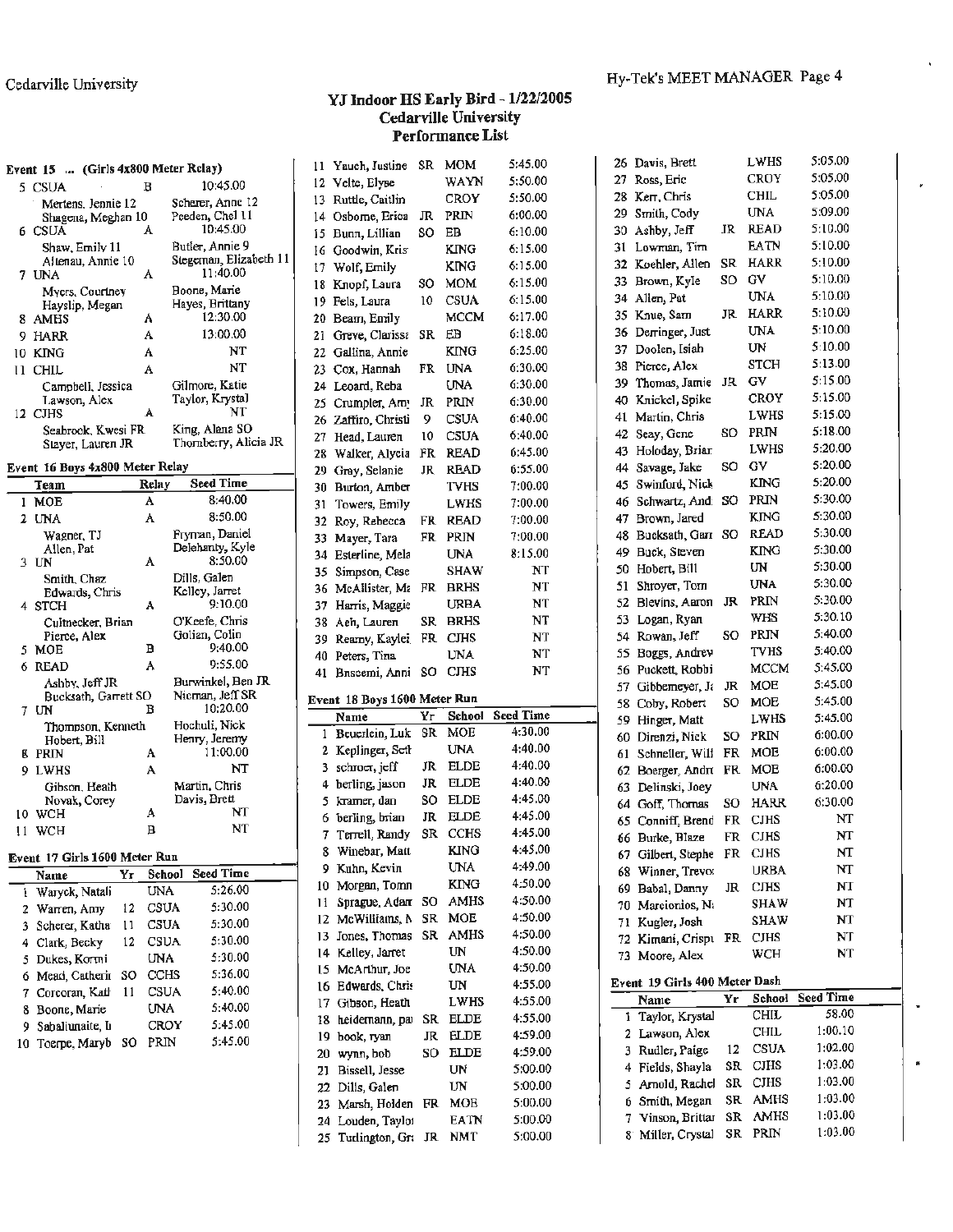## YJ Indoor HS Early Bird - 1/22/2005<br>Cedarville University Performance List

|     | Event 19  (Girls 400 Meter Dash) |       |             |                  | 2   | Jones, Spencer      |    | SR EB       | 52.80   |  |
|-----|----------------------------------|-------|-------------|------------------|-----|---------------------|----|-------------|---------|--|
|     | 9 Johnson, Ariel                 | JR    | <b>CJHS</b> | 1:03.00          | 3   | Eckert, Chris       | SR | <b>CJHS</b> | 53.00   |  |
|     | 10 Mathews, Char                 | JR    | <b>CHS</b>  | 1:03.00          | 4   | Jackson, Travi:     |    | FR CJHS     | 53.00   |  |
| 11  | Castelli, Donni                  | JR    | HARR        | 1:04.00          | 5   | Dellamaggiore,      |    | мссм        | 53.25   |  |
| 12  | Wakefield, Ale FR                |       | AMHS        | 1:04.00          | 6   | Kessler, Matt       |    | UNA         | 54.00   |  |
|     | 13 Wakefield, Kav                | SO    | AMHS        | 1:05.00          | 7   | vanoflin, pat       | SR | ELDE        | 54.00   |  |
|     | 14 Smith, Camille                | so    | PRIN        | 1:05.00          | 8   | Gibson, Grant       |    | CHIL        | 54.10   |  |
|     | 15 Nguyen, Jackie SO             |       | PRIN        | 1:05.00          | 9   | Recinella, Kyle     | so | <b>MOE</b>  | 55.00   |  |
|     | 16 Haas, Jessica                 | SR    | EB          | 1:05.50          | 10. | Gault, Anthony      | JR | MOE         | 55.00   |  |
| 17  | Wambaugh, Ni                     | 12    | <b>CSUA</b> | 1:06.00          | 11  | Cantrell, Ricky     |    | <b>STAR</b> | 55.00   |  |
| 18  | Zimmerman, A                     | JR.   | EB          | 1:06.70          | 12  | Williford, Naqv     | SR | NMT         | 55.00   |  |
|     | 19 Feist, Emily                  | JR.   | ALC         | 1:06.80          | 13. | Hamm, Nick          |    | UNA         | 55.00   |  |
|     | 20 Lang, Maria                   | 9     | <b>CSUA</b> | 1:07.00          | 14  | Kindig, Josh        |    | CROY        | 55.00   |  |
|     | 21 Klenk, Lyndse                 | 10    | CSUA        | 1:07.00          | 15  | South, Jeremia      |    | UNA         | 55.00   |  |
|     | 22 Patton, Naomi                 | SO.   | ALC         | 1:07.40          | 16  | Roberts, Ed         | SR | <b>MOE</b>  | 55.00   |  |
|     | 23 Newland, Meg.                 |       | TVSH        | 1:08.00          | 17  | Morton-Green,       | SR | PRIN        | 55.00   |  |
|     | 24 DeVoe, Mered                  | 9     | <b>CSUA</b> | 1:08.00          | 18  | baudendistel, t-    | SR | ELDE        | 55.00   |  |
|     | 25 Head, Emily                   | 11    | <b>CSUA</b> | 1:08.00          | 19  | weber, jacob        | JR | ELDE        | 55.00   |  |
|     | 26 Kroeger, Magg                 | 9     | CSUA        | 1:08.00          | 20  | Smart, Josh         | SR | NMT         | 55.00   |  |
|     | 27 Heckel, Maryja                | 10    | <b>CSUA</b> | 1:08.00          | 21  | Donaldson, Da       |    | TVSH        | 55.20   |  |
|     | 28 Smanik, Laruer                |       | KING        | 1:09.00          | 22  | groh, gary          | SR | <b>ELDE</b> | 55.50   |  |
|     | 29 Knowles, Cher                 | JR    | <b>XCHS</b> | 1:09.73          | 23  | O'Keefe, Chris      |    | STCH        | 56.00   |  |
|     | 30 Hendricks, She                | JR    | PRIN        | 1:10.00          | 24  | Seipel, Scott       | SR | <b>NMT</b>  | 56.00   |  |
|     | 31 Koehler, Mega FR              |       | HARR        | 1:10.00          | 25  | D'Arcy, Ryan        | я  | <b>NMT</b>  | 56.00   |  |
| 32  | chancy, cassan                   |       | <b>MOM</b>  | 1:10.00          | 26  | Pinkerton, A.J.     |    | HILL        | 56.00   |  |
|     | 33 Ludlow, Christ                |       | KING        | 1:10.00          | 27  | Edwards, Marc       |    | UN          | 56.00   |  |
|     | 34 Christ, Halie                 |       | KING        | 1:10.00          | 28  | Deeter, Stepha      |    | UNA         | 56.00   |  |
| 35  | Brandstetter, E                  | 9     | <b>CSUA</b> | 1:10.00          |     | 29 Layne, Desmot SO |    | <b>PRIN</b> | 56.10   |  |
|     | 36 Sollmann, Tiffi               | JR    | <b>XCHS</b> | 1:10.41          | 30  | George, Andre       | SR | CCHS        | 56.80   |  |
| 37. | Stoltzfus, Corii FR              |       | ALC         | 1:11.00          | 31  | Gant, Tony          |    | <b>KING</b> | 57.00   |  |
|     | 38 Hsieh, Diana                  | SO    | <b>NMT</b>  | 1:12.00          | 32  | Friedhoff, Day      | JR | PRIN        | 57.00   |  |
|     | 39 Fischer, Sarah                | FR    | HARR        | 1:12.00          | 33  | Brooks, Donni       |    | WHS         | 57.12   |  |
| 40  | Wright, Daneis SR                |       | <b>READ</b> | 1:12.00          | 34  | Gillespic, Matt SR  |    | <b>XCHS</b> | 57.32   |  |
| 41. | Bardau, Katie                    | SR    | MOM         | 1:12.00          | 35  | Vietor, Grant       |    | UNA         | 57.50   |  |
|     | 42 Mansfiled, Bra                |       | WJHS        | 1:12.00          | 36  | Schaefer, Anth      |    | <b>TVSH</b> | 57.50   |  |
|     | 43 Moss, Kristen                 |       | WHS         | 1:12.50          | 37  | Downing, Erne FR    |    | NMT         | 58.00   |  |
|     | 44 Prishchepa, Ya                | so    | <b>NMT</b>  | 1:14.00          | 38  | Boeh, Anthony       | JR | AMHS        | 58.00   |  |
|     | 45 Koch, Kristin                 | FR    | <b>MOM</b>  | 1:14.00          | 39  | Sherman, Andi SR    |    | <b>PRIN</b> | 58.00   |  |
|     | 46 Hubbard, Nico                 | FR    | <b>READ</b> | 1:15.00          | 40  | Louden, Taylor      |    | EATN        | 58.00   |  |
| 47  | Anders, Logan                    |       | WIHS        | 1:17.00          | 41  | Huffman, Josh       | JR | HARR        | 58.00   |  |
|     | 48 Carver, Shellie FR            |       | GV          | 1:18.00          |     | 42 Nguyen, Chinh    | SR | PRIN        | 58.00   |  |
|     | 49 Folino, Emily                 | FR GV |             | 1:18.00          |     | 43 Summerour, M SO  |    | PRIN        | 58.00   |  |
|     | 50 Heis, Allison                 | SO    | HARR        | 1:20.00          |     | 44 Wilson, Corey    |    | STCH        | 58.00   |  |
|     | 51 Espy, Alex                    | SO.   | PRIN        | 1:23.00          |     | 45 Fox, Joe         | FR | MOE         | 58.00   |  |
|     | 52 Knue, Katie                   |       | FR HARR     | 1:25.00          |     | 46 Brown, Peter     |    | <b>STCH</b> | 58.00   |  |
|     | 53 DiMarco, Dani FR PRIN         |       |             | NT               | 47  | Walters, Korey      |    | UN          | 58.00   |  |
|     | 54 Aprhamian, Ja                 | JR    | PRIN        | NT               |     | 48 Haley, Brett     | so | <b>READ</b> | 58.90   |  |
|     | 55 LaPlant, Monic FR             |       | PRIN        | NT               | 49. | Saul, Clark         |    | <b>KING</b> | 59.00   |  |
|     | 56 Cosby, Nakkia                 |       | URBA        | NT               |     | 50 Canterbury, La   |    | UNA         | 59.00   |  |
|     | 57 Ach, Lauren                   | SR    | <b>BRHS</b> | NT               |     | 51 Houser, Chris    |    | UNA         | 59.00   |  |
|     | 58 Williams, Alici FR            |       | PRIN        | NT               |     | 52 Brun, Andrew     | ж  | AMHS        | 59.00   |  |
|     | 59 Wilson, Algeri: FR            |       | PRIN        | NT               | 53  | Nieman, Jeff        | SR | READ        | 59.90   |  |
|     | 60 Selman, Ammi SO               |       | PRIN        | NT               |     | 54 Nowieki, Pat     |    | LWHS        | 1:00.00 |  |
| 61. | Waller, Brittair JR PRIN         |       |             | NT               |     | 55 Novak, Parker    |    | <b>LWHS</b> | 1:00.00 |  |
|     |                                  |       |             |                  | 56  | Seege, Terrell      | FR | <b>NMT</b>  | 1:00.00 |  |
|     | Event 20 Boys 400 Meter Dash     |       |             |                  |     | 57 Thoele, Michau   |    | UNA         | 1:00.00 |  |
|     | Name                             | Yr    | School      | <b>Seed Time</b> | 58  | Schrader, Eric      | SO | MOE         | 1:00.00 |  |
|     | 1 Perri, michael                 |       | <b>CHIL</b> | 52.00            | 59. | Maurer, Steve       | SO | <b>NMT</b>  | 1:00.00 |  |
|     |                                  |       |             |                  |     | 60 Hoeper, Brett    | FR | MOE         | 1:00.00 |  |

| 61       | Becklheimer, N                    |     | <b>UNA</b>  | 1:01.00            |
|----------|-----------------------------------|-----|-------------|--------------------|
| 62       | Jamicson, Coll                    |     | KING        | 1:01.00            |
| 63       | Harding, Shans                    |     | WHS         | 1:01.10            |
| 64       | Lowrey, laine                     | SO  | <b>NMT</b>  | 1:02.00            |
| 65       | Mitchell, Blake                   |     | WHS         | 1:02.20            |
| 66       | Scaheffer, Gab                    |     | STCH        | 1:03.00            |
| 67       | Fuller, Alex                      |     | TVHS        | 1:04.00            |
| 68       | Ingram, Heath                     |     | KING        | 1:04.00            |
| 69       | griesheimer, Je                   |     | UN          | 1:05.00            |
| 70       | Allen, Patrick                    |     | WJHS        | 1:08.00            |
| 71       | Filer, Corey                      |     | WJHS        | 1:08.00            |
| 72       | Greene, Jamel                     | SR  | PRIN        | NT                 |
| 73       | Carter, Aaron                     | FR  | PRIN        | NT                 |
| 74       | Hinton, Reggie                    | SR  | PRIN        | NT                 |
| 75       | Hilson, Brian                     | SO  | PRIN        | NT                 |
| 76       |                                   |     | URBA        | NT                 |
|          | Ladd, Clark                       |     |             | NT                 |
| 77       | Smith, Dustin                     |     | UNA         |                    |
| 78       | Wyndham, Bri                      |     | WCH         | NT                 |
| 79       | Waldo, Sean                       | JR  | BRHS        | NT                 |
| 80       | Tye, Derrick                      | FR  | PRIN        | NT                 |
| 81       | Shepherd, Chri                    | JR  | PRIN        | NT                 |
| 82       | Carter, Whitne                    | JR  | PRIN        | NT                 |
| 83       | Holzen, Grant                     | SR. | PRIN        | NT                 |
| 84       | Mincy, Kevin                      | SO. | <b>PRIN</b> | NT                 |
| 85       | Johnson, Zach                     | FR  | PRIN        | NT                 |
| 86       | Rogers, Willie                    | JR  | PRIN        | NT                 |
|          | Event 21 Girls 800 Meter Run      |     |             |                    |
|          | Name                              | Yr  | School      | <b>Seed Time</b>   |
|          |                                   |     | UNA         | 2:25.00            |
|          |                                   |     |             |                    |
| 1        | Dukes, Kortni                     | 12  | CSUA        | 2:28.00            |
|          | 2 Clark, Beeky                    | 12  | <b>CSUA</b> | 2:28.00            |
| 3        | Warren, Amy                       |     |             | 2:30.00            |
| 4        | Velte, Elyse                      |     | WAYN        |                    |
| s        | Scherer, Katha                    | 11  | <b>CSUA</b> | 2:30.00            |
| 6        | Wakefield, Kav                    | SO. | AMHS        | 2:30.00            |
| 7        | Leland, Elizabe                   |     | UNA         | 2:35.00<br>2:40.00 |
| 8        | Corcoran, Kath                    | 11  | <b>CSUA</b> | 2:40.00            |
| 9        | Toerpe, Maryb                     | SO. | PRIN        | 2:40.00            |
| 10       | Reese, Dani                       |     | <b>UNA</b>  |                    |
| 11       | Osborne, Erica                    | JR  | PRIN        | 2:45.00            |
| 12       | Carroll, Lindse                   |     | WJHS        | 2:45.00            |
| 13       | Garner, Jen                       | JR. | ALC         | 2:47.00            |
| 14       | Mead, Catherin                    | SO  | CCHS        | 2:48.00            |
| 15       | Buchanan, Ma-                     |     | MCCM        | 2:48.00            |
| 16       | Kaplan, Emma                      |     | WILM        | 2:50.00            |
| 17       | Riegel, Chelsea                   |     | UNA         | 2:50.00            |
| 18       | Murray, Meliss                    |     | UNA         | 2:50.00            |
| 19       | Gadberry, Jessi                   | SO  | READ        | 2:50.00            |
| 20       | Nguyen, Jackit                    | so  | PRIN        | 2:55.00            |
| 21       | Mayer, Tara                       | FR  | PRIN        | 2:55.00            |
| 22       | Wyant, Elise                      |     | UNA         | 2:55.00            |
| 23       | Myers, Courtne                    |     | UNA         | 2:55.00            |
| 24       | Lemmel, Kelse                     | SO  | MOM         | 2:55.00            |
| 25       | Cox, Hannah                       | FR  | UNA         | 2:56.00            |
| 26       | Fussinger, Mor                    | SR  | MOM         | 2:57.00            |
| 27       | Stoltzfus, Corii                  | FR  | ALC         | 2:59.00            |
| 28       | Fels, Laura                       | 10  | CSUA        | 3:00.00            |
| 29<br>30 | Haines, Hillary<br>Franklin, Rega |     | MCCM<br>UNA | 3:00.00<br>3:00.00 |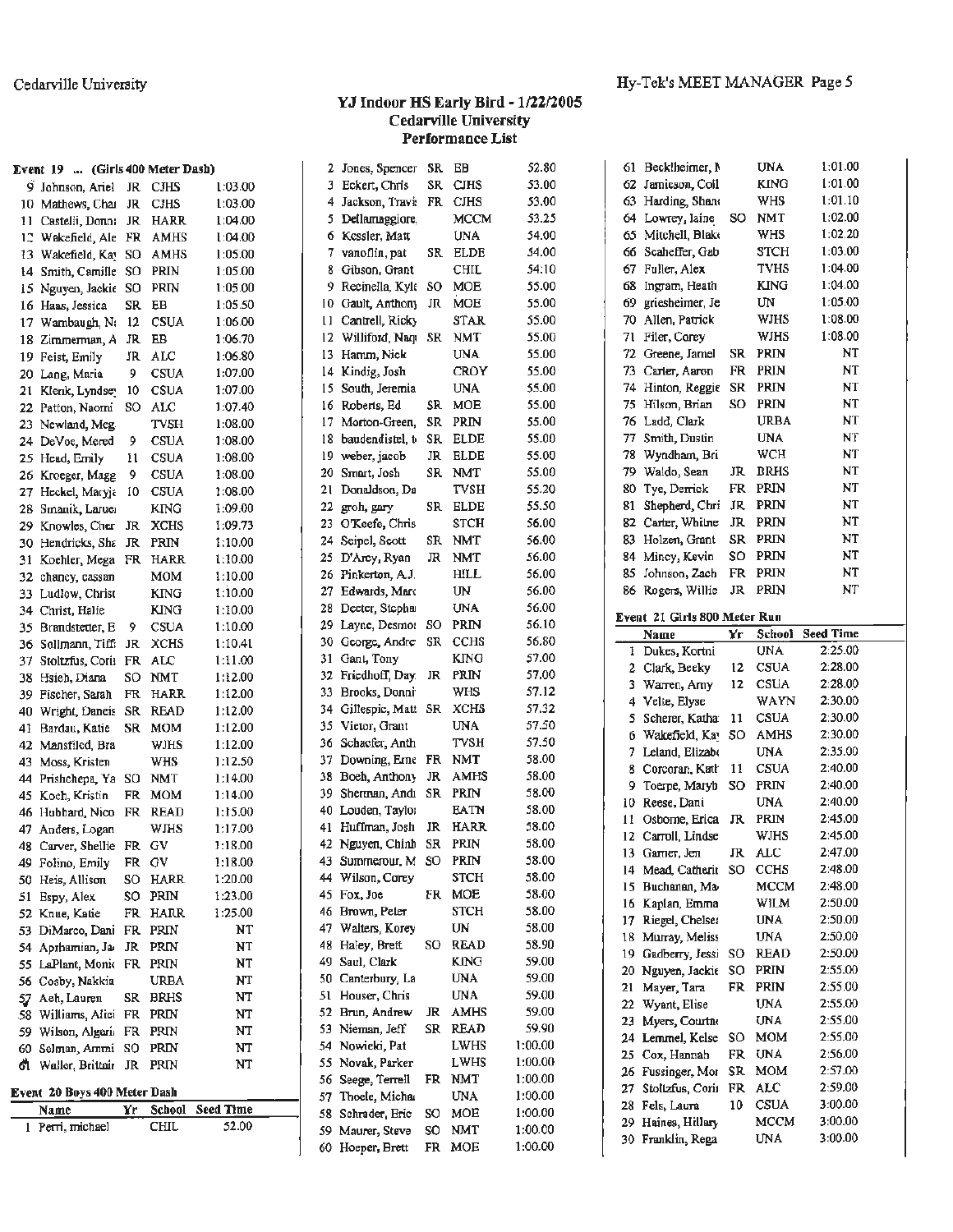#### YJ Indoor HS Early Bird - 1/22/2005 **Cedarville University** Performance List

|     | Event 21  (Girls 800 Meter Run) |     |             |                    |     | 38 Schaeffer, Gab             |    | STCH        | 2:40.00          |
|-----|---------------------------------|-----|-------------|--------------------|-----|-------------------------------|----|-------------|------------------|
| 31  | Zaffiro, Christi                | 9   | <b>CSUA</b> | 3:00.00            |     | 39 Puckett, Robbi             |    | MCCM        | 2:42.00          |
| 32  | Hayslip, Megas                  |     | <b>UNA</b>  | 3:00.00            |     | 40 Hoffner, Davy              |    | UN          | 2:45.00          |
| 33  | Wolf, Emily                     |     | KING        | 3:00.00            | 41  | Goff, Thomas                  | SO | <b>HARR</b> | 3:00.00          |
| 34  | Goodwin, Chri                   |     | KING        | 3:00.00            | 42  | Gibbemeyer, E                 | FR | MOE         | 3:00.00          |
| 35  | Hayes, Brittan                  |     | UNA         | 3:00.00            |     | 43 Gilbert, Stephe            | FR | <b>CJHS</b> | NT               |
| 36  | Thomen-Brow                     |     | KING        | 3:10.00            | 44  | Kimani, Crispt                | FR | <b>CJHS</b> | NT               |
| 37  | Roy, Robecca                    | FR  | READ        | 3:10.00            | 45  | Winner, Trevor                |    | <b>URBA</b> | NT               |
| 38  | Towers, Emily                   |     | LWHS        | 3:20.00            |     | 46 Burke, Blaze               | FR | <b>CJHS</b> | NT               |
| 39  | Esterline, Mela                 |     | <b>UNA</b>  | 3:30.00            | 47  | Tye, Derrick                  | FR | PRIN        | NT               |
| 40  | Seabrook, Kwt                   | FR  | CJHS        | NT                 | 48  | Kugler, Josh                  |    | SHAW        | NT               |
| 41  | King, Alana                     | SO  | <b>CJHS</b> | NT                 | 49. | Moore, Alex                   |    | WCH         | NT               |
| 42  | Lonneman, Sh:                   | so  | CJHS        | NT                 |     | 50 Carter, Aaron              | FR | <b>PRIN</b> | NT               |
| 43  | Ach, Lauren                     | SR  | <b>BRHS</b> | NT                 |     |                               |    |             |                  |
| 44  | McAllister, Ma                  | FR  | <b>BRHS</b> | NT                 |     | Event 23 Girls 200 Meter Dash |    |             |                  |
| 45  | Thomberry, Al                   | JR  | <b>CJHS</b> | NT                 |     | Name                          | Yr | School      | <b>Seed Time</b> |
| 46. | Simpson, Case                   |     | SHAW        | NT                 |     | 1 Allen, Serena               | JR | <b>CJHS</b> | 24.50            |
| 47. | Stayer, Lauren                  | JR  | <b>CJHS</b> | NT                 | 2   | Edwards, Marc                 | so | <b>CIHS</b> | 25.00            |
|     |                                 |     |             |                    | 3   | Gilmore, Katie                |    | CHIL        | 26.00            |
|     | Event 22 Boys 800 Meter Run     |     |             |                    | 4   | Grile, Karli                  |    | <b>UNA</b>  | 27.50            |
|     | Name                            | Yr  | School      | <b>Seed Time</b>   | 5   | Roberts, Mikea                | so | <b>PRIN</b> | 27.50            |
|     | 1 Jones, Horald                 |     | CROY        | 2:00.00            | 6   | Castelli, Donna               | JR | HARR        | 28.00            |
| 2   | Stafford, Peter                 |     | UNA         | 2:05.00            | 7   | Miller, Crystal               | SR | <b>PRIN</b> | 28.00            |
| 3   | Winebar, Matt                   |     | <b>KING</b> | 2:10.00            | 8   | Baugh, Brittan                |    | <b>KING</b> | 28.00            |
| 4   | Wagner, Laine                   |     | UNA         | 2:10.00            | 9   | Mansfiled, Bra                |    | WJHS        | 28.00            |
| 5   | Gault, Anthony                  | JR  | <b>MOE</b>  | 2:10.00            | 10  | Lenehan, Katie                |    | MOM         | 28.00            |
| 6   | Jones, Thomas                   | SR  | AMHS        | 2:10.00            | 11  | Moore, Jenna                  |    | UNA         | 28.00            |
| 7   | Fryman, Danie                   |     | UNA         | 2:15.00            | 12  | Weekley, Alisc                |    | CROY        | 28.00            |
| 8   | Taulbee, Steve:                 |     | TVSH        | 2:15.00            | 13  | Boyer, Alex                   |    | CHIL        | 28.20            |
| 9   | Martin, Chris                   |     | LWHS        | 2:15.00            | 14  | Furman, Shaur.                | SR | G٧          | 28.50            |
| 10  | Woodard, Brar                   | JR  | PRIN        | 2:15.00            | 15  | Vinson, Brittar               | SR | AMHS        | 28.50            |
| 11  | Watts, Mike                     |     | KING        | 2:18.00            | 16  | Smith, Camille                | SO | PRIN        | 29.00            |
| 12  | Marsh, Holden                   | FR  | MOE         | 2:18.00            | 17  | Wirth, Christy                |    | мом         | 29.00            |
| 13  | Coby, Robert                    | so  | MOE         | 2:18.00            | 18  | Burton, Emily                 |    | <b>KING</b> | 29.00            |
| 14  | Savage, Jake                    | so  | G٧          | 2:20.00            | 19  | Redler, Paige                 | 12 | CSUA        | 29.00            |
| 15  | Gibbemeyer, Ja                  | JR  | MOE         | 2:20.00            | 20  | Rajagopal, Kar                | 11 | CSUA        | 29.00            |
| lб  | Seay, Gene                      | SO  | PRIN        | 2:20.00            | 21  | Zimmerman, A                  | JR | EB          | 29.05            |
| 17  | Dede, Adam                      |     | <b>LWHS</b> | 2:20.00            | 22  | Johnson, Ashle                |    | WILM        | 29.20            |
| 18  | Yamamoto, Yu                    |     | UNA         | 2:20.00            | 23  | Haas, Jessica                 | SR | EB          | 29.55            |
|     | 19 Novak, Corey                 |     | LWHS        | 2:20.00            | 24  | Patton, Naomi                 | SO | ALC         | 29.60            |
|     | 20 Golian, Colin                |     | <b>STCH</b> | 2:20.00            |     | 25 Feist, Emily               | JR | ALC         | 29.80            |
| 21  | Terrell, Randy                  |     | SR CCHS     | 2:22.00            |     | 26 Steward, Amar              | FR | GV          | 29.90            |
|     | 22 Brown, Jared                 |     | KING        | 2:22.00            | 27  | Harper, Amber                 | so | GV          | 29.90            |
| 23  | Blackburn, Zac                  |     | MCCM        | 2:22.00            | 28  | Moss, Kristen                 |    | WHS         | 29.90            |
|     | 24 Nguyen, Chinh                | SR  | PRIN        | 2:23.00            |     | 29 Rademacher, A              |    | KING        | 30.00            |
| 25  | Summerour, M                    | SO. | PRIN        | 2:23.00            | 30  | Bezmen, Emily                 |    | KING        | 30.00            |
|     | 26 Huffman, Josh                | JR  | <b>HARR</b> | 2:25.00            |     | 31 Boshell, Kerry             |    | KING        | 30.00            |
|     | Wright, Jansen                  |     | UNA         | 2:25.00            | 32  | Sunderhaus, Li                | so | <b>MOM</b>  | 30.00            |
| 27  | 28 Saul, Clark                  |     | KING        | 2:25.00            | 33  | Mitchell, Whit                | SO | NMT         | 30.00            |
|     |                                 |     | <b>WHS</b>  | 2:25.00            | 34  | Franklin, Alici               | SR | PRIN        | 30.00            |
| 29  | Lowe, Scott                     |     |             | 2:25.00            | 35  | Hsieh, Diana                  | SO | NMT         | 30.00            |
| 30  | Blevins, Aaron                  | JR  | PRIN        |                    |     | 36 Madigan, Juli              | JR | AMHS        | 30.00            |
| 31  | Van Zant, Seth FR               |     | GV          | 2:30.00<br>2:30.00 |     | 37 Bruce, Victoria            | 10 | CSUA        | 30.00            |
| 32  | Houser, Chris                   |     | <b>UNA</b>  |                    |     | 38 Knowles, Cher              | JR | <b>XCHS</b> | 30.21            |
| 33  | Bucksath, Garr SO               |     | <b>READ</b> | 2:30.00            | 39  | Trusty, Blake                 |    | WILM        | 30.50            |
| 34  | Ingram, Heath                   |     | KING        | 2:30.00            | 40  | Meyer, Kelly                  | FR | мом         | 30.50            |
|     | 35 Friedhoff, Day.              | JR  | PRIN        | 2:30.00            | 41  | Espy, Taylor                  | so | PRIN        | 31.00            |
|     | 36 Direnzi, Nick                | SO  | PRIN        | 2:35.00            | 42  | McKiernan, Al                 |    | <b>KING</b> | 31.00            |
|     | 37 Rowan, Jeff                  | SO  | PRIN        | 2:35.00            |     |                               | SO | PRIN        | 31.00            |
|     |                                 |     |             |                    |     | 43 Espy, Alex                 |    |             |                  |

| 44  | Hendricks, Sha   | JR        | PRJN        | 31.00    |
|-----|------------------|-----------|-------------|----------|
| 45  | Robinson, Betl   | SO        | AMHS        | 31.00    |
| 46  | Wambaugh, Ni     | 12        | <b>CSUA</b> | 31.00    |
| 47  | Prishchepa, Ya   | so        | NMT         | 31.00    |
| 48  | Cole, Kelly      | 10        | CSUA        | 31.00    |
| 49  | Holton, Renee    |           | WHS         | 31.10    |
| 50  | Sollmann, Tiffi  | JR        | <b>XCHS</b> | 31.98    |
| 51  | Klinker, Sarah   |           | KING        | 32.00    |
| 52  | Miller, Tori     | 11        | CSUA        | 32.00    |
| 53  | Lang, Maria      | 9         | CSUA        | 32.00    |
| 54  | Byrne, Angela    | 11        | CSUA        | 32.00    |
| 55  |                  |           | KING        | 32.00    |
|     | Byerly, Rachae   | 10        | CSUA        | 32.00    |
| 56  | Klenk, Lyndse    |           | READ        | 32.00    |
| 57  | Wright, Daneis   | SR        |             |          |
| 58  | Kroeger, Magg    | 9         | CSUA        | 32.00    |
| 59  | Huhbble, Amy     | JR        | READ        | 32.00    |
| 60  | Peelman, Laure   | SR        | READ        | 32.00    |
| 61  | Brewster, Mari   |           | KING        | 32.00    |
| 62  | Ulm, Elizabeth   | 10        | CSUA        | 32.00    |
| 63  | DeVoe, Mered     | 9         | CSUA        | 32.00    |
| 64  | Polk, Shevona    | FR        | READ        | 32.50    |
| 65  | Scholes, Melis:  | SO        | <b>XCHS</b> | 32.87    |
| 66  | Dam, Rebecca     |           | <b>KING</b> | 33.00    |
| 67  | Moore, Karen     | FR        | NMT         | 33.00    |
| 68  | Kroell, Katie    |           | <b>KING</b> | 33.00    |
| 69  | Goldschmidt, /   |           | <b>KING</b> | 33.00    |
| 70  | Dibley, Kristen  | JR        | NMT         | 34.00    |
| 71  | Hicks, Mia       | SR        | NMT         | 34.00    |
| 72  | Brandstetter, E  | 9         | CSUA        | 34.00    |
| 73  | Patterson, Chri  | FR        | READ        | 34.00    |
| 74  | Hubbard, Nico    | FR        | READ        | 34.00    |
| 75  | Heckel, Maryja   | 10        | <b>CSUA</b> | 34.00    |
|     |                  | so        | NMT         | 34.00    |
| 76  | Guest, Nietese:  | 9         |             | 34.00    |
| 77  | Soule, Jasmine   |           | CSUA        | 34.00    |
| 78  | Head, Emily      | 11        | <b>CSUA</b> | 34.00    |
| 79  | Kuo, Teresa      |           | <b>KING</b> |          |
| 80  | Nelson, Angela   |           | <b>KING</b> | 34.00    |
| 81  | Zeigler, Mered   |           | KING        | 35.00    |
| 82  | Baynes, Albert   | so        | PRIN        | 35.00    |
| 83  | Dieringer, Ken   | FR        | READ        | 35.00    |
| 84  | Milostan, Gabt   | <b>FR</b> | <b>READ</b> | 35.00    |
| 85  | Patteson, Jessio |           | WHS         | ΝT       |
| 86  | Beal, Lauren     |           | WHS         | NT       |
| 87  | Kain, Jessica    |           | WHS         | NT       |
| 88  | Staten, Janay    |           | WHS         | NT       |
| 89  | Blain, Melissa   |           | WHS         | NT       |
| 90  | Glover, Jessica  |           | WHS         | NT       |
| 91  | Cosby, Nakkia    |           | URBA        | NT       |
| 92  | Head, Adrienn    |           | <b>URBA</b> | NT       |
| 93  | Aprhamian, Ja    | я         | PRIN        | NT       |
| 94  | Lane, Mandi      |           | UNA         | NT       |
| 95  | Pickett, Jasmin- |           | URBA        | NT       |
| 96  | Paxman, Kristi   |           | URBA        | NT       |
| 97  | Williams, Alic.  | FR        | PRIN        | NT       |
|     | Walter, Brittain | JR        | PRIN        | NT       |
| 98  |                  |           |             | NT       |
| 99  | Wilson, Algeri:  | FR        | PRIN        |          |
| 100 | LaPlant, Monic   | FR        | PRIN        | NΤ<br>NT |
| 101 | DiMarco, Dani    | FR        | PRIN        |          |
| 102 | Selman, Ammi     | so        | PRJN        | NT       |

.50

 $00.$ 

 $00$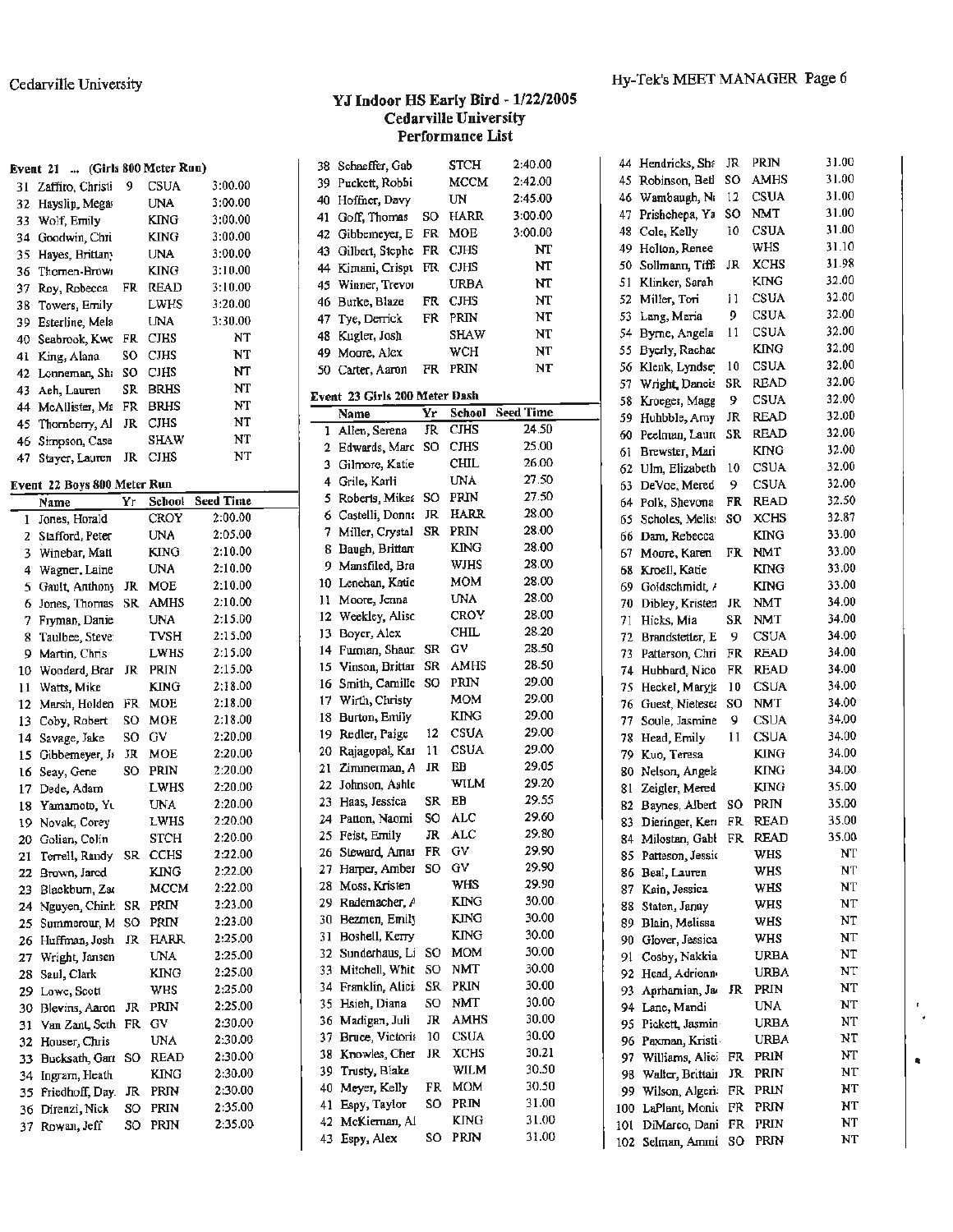#### YJ Indoor HS Early Bird - 1/22/2005 **Cedarville University** Performance List

|     | Event 24 Boys 200 Meter Dash |    |             |                  |     | 57 Schnee, Matt               |     | <b>KING</b> | 26.00            |                 | 2 Koehler Mega FR HARR       |           |               | 12:00.00         |
|-----|------------------------------|----|-------------|------------------|-----|-------------------------------|-----|-------------|------------------|-----------------|------------------------------|-----------|---------------|------------------|
|     | Name                         | Ÿr |             | School Seed Time | 58  | Fox, Joe                      | FR  | MOE         | 26.00            |                 | 3 Knopf, Ellen               | SR        | <b>MOM</b>    | 12:00.00         |
|     | 1 Woodfork, Chr              |    | <b>CHIL</b> | 22.00            | 59  | Fullerton, Alex               |     | <b>STCH</b> | 26.00            |                 | 4 Mead, Catherit SO          |           | CCHS          | 12:26.00         |
|     | 2 Upshaw, Quen               |    | CHIL        | 22.20            | 60  | Learnan, Scott                | SO  | AMHS        | 26.00            |                 | 5 Leland, Elizabo            |           | UNA           | 12:30.00         |
|     | S Schwimline, W              |    | <b>CHIL</b> | 23.10            | 61  | Brooks, Donni                 |     | WHS         | 26.10            | 6               | Meiuers, Danie 11            |           | <b>CSUA</b>   | 12:30.00         |
|     | Conners, Vine                |    | <b>STAR</b> | 23.20            | 62  | Womack, Brya                  |     | WHS         | 26.20            | 7.              | Schroeder, Ain               | 11        | <b>CSUA</b>   | 12:30.00         |
|     | 5 Komisarski, M SR           |    | <b>XCHS</b> | 23.42            | 63  | Nicely, David                 | SR  | <b>READ</b> | 26.20            | 8               | LaPlant, Katie               | SO        | PRIN          | 13:00.00         |
| 6   | Bringgardner,                |    | <b>STCH</b> | 23.60            | 64  | Haley, Brett                  | SO. | <b>READ</b> | 26.50            | 9.              | Bunn, Lillien                | SO        | EB            | 13:15.00         |
|     | 7 Beverly, Derek             |    | <b>CHIL</b> | 23.60            | 65  | Gant, Tony                    |     | <b>KING</b> | 26.50            | 10              | Mootz, Ellen                 | FR.       | <b>MOM</b>    | 13:15.00         |
| 8   | Dellamaggiore                |    | <b>MCCM</b> | 23.75            | 66  | Boeh Anthony JR AMHS          |     |             | 26.50            | 11              | Greve, Clarissa SR           |           | EB            | 13:30.00         |
| 9.  | Hamm, Nick                   |    | <b>UNA</b>  | 23.80            | 67  | Bates, Carring                |     | <b>KING</b> | 26.50            | 12              | Goodwin, Kris                |           | KING          | 13:30.00         |
| 10. | South, Jacob                 |    | <b>UNA</b>  | 24.00            | 68  | Moore, Victor                 |     | JR PRIN     | 26.50            | 13              | Crumpler, Amy JR             |           | PRIN          | 13:40.00         |
| 11  | Jett, Bryan                  |    | SR AMHS     | 24.00            | 69  | Prince, Matt                  |     | <b>WHS</b>  | 26.70            | 14              | Thoele, Jennife              |           | <b>UNA</b>    | 13:50.00         |
|     | 12 Richter, Grant            |    | HILL        | 24.00            | 70  | Bonender, Joh.                |     | <b>TVHS</b> | 26.90            | 15 <sup>°</sup> | Leoard, Reba                 |           | <b>UNA</b>    | 14:00.00         |
|     | 13 Pinkerton, A.J.           |    | <b>HILL</b> | 24.00            | 71. | Hostick, Micha                | FR  | <b>READ</b> | 26.90            |                 | 16 Gray, Selanie             | JR        | <b>READ</b>   | 14:50.00         |
| 14  | Taylor, Derron               |    | <b>TVHS</b> |                  | 72  | Fille, Nick                   | JR  | AMHS        | 27.00            |                 | 17 Walker, Alycia            | FR        | <b>READ</b>   | 14:50.00         |
|     |                              | SR |             | 24.00            | 73  | Slavens, Bob                  | SO. | <b>NMT</b>  | 27.00            | 18              | Baker, Brittney              |           | <b>URBA</b>   | NT               |
| 15. | Eckert, Chris                |    | <b>CJHS</b> | 24.00            | 74  | Brun, Andrew                  | JR  | AMHS        | 27.00            | 19.             | Buscemi, Anni SO CJHS        |           |               | NT               |
|     | 16 Finnell, Eric             |    | JR PRIN     | 24.00            | 75  | Wanner, D.J.                  |     | <b>KING</b> | 27.00            | 20.             | McAllister, Mt FR BRHS       |           |               | NT               |
|     | 17 Russell, Ben              |    | HILL.       | 24.00            | 76  | Maurer, Steve                 | SO  | <b>NMT</b>  | 27.00            | 21              | Stayer, Lauren               | JR        | <b>CJHS</b>   | <b>NT</b>        |
| 18. | Jackson, Travi: FR CJHS      |    |             | 24.00            | 77  | Leitner, Brandt               |     | <b>KING</b> | 27.00            | 22              | Thornberry, Al JR            |           | CJHS          | NT               |
| 19. | Mitchell, LaTa               | SR | PRIN        | 24.00            | 78  | Seege, Terrell                |     | FR NMT      | 27.00            |                 | 23 Reamy, Kaylei FR CJHS     |           |               | NT               |
| 20  | Tye, Jonathan                |    | SR PRIN     | 24.00            | 79  | Mitchell, Blaka               |     | <b>WHS</b>  | 27.10            |                 |                              |           |               |                  |
| 21  | Pearson, Lucas               |    | HILL        | 24.00            | 80  | Teeple, Brandc FR             |     | <b>READ</b> | 27.10            |                 | Event 26 Boys 3200 Meter Run |           |               |                  |
| 22  | Jones, Spencer SR EB         |    |             | 24.10            | 81  | Williams, Zach                |     | WHS         | 27.10            |                 | Name                         | Ýr        | <b>School</b> | <b>Seed Time</b> |
|     | 23 Blaker, Lyle              |    | UNA         | 24.30            | 82  | Reed, Paul                    | SO  | <b>XCHS</b> | 27.86            |                 | 1 Terrell, Randy             | SR        | CCHS          | 9:30.00          |
| 24  | stautberg, rick              |    | SR ELDE     | 24.50            | 83  | Harding, Shane                |     | WHS         | 27.90            |                 | 2 Beuerlein, Luk             |           | SR MOE        | 9:50.00          |
|     | 25 Williford, Naq            |    | SR NMT      | 24.50            | 84  | Jones, Clinel                 | FR  | <b>NMT</b>  | 28.00            |                 | 3 Meyer, Brad                |           | SO MOE        | 10:05.00         |
|     | 26 Huffman, Josh             |    | JR HARR     | 24.50            | 85  | Lowrey, laine                 | SO. | <b>NMT</b>  | 28.00            |                 | 4 MeArthur, Joe              |           | UNA           | 10:15.00         |
|     | 27 Smart, Josh               |    | SR NMT      | 24.50            | 86  | Schrader, Eric                | SO. | <b>MOE</b>  | 28.00            | 5.              | McWilliams, N                |           | SR MOE        | 10:20.00         |
|     | 28 Hatem, Matt               |    | <b>TVHS</b> | 24.60            | 87  | Hoeper, Brett                 | FR. | MOE         | 28.00            |                 | 6 Sprague, Adarr SO          |           | <b>AMHS</b>   | 10:25.00         |
| 29. | George, Andre SR             |    | <b>CCHS</b> | 24.60            | 88  | Thoele, Michar                |     | <b>UNA</b>  | 28.50            |                 | 7 Morgan, Tomn               |           | <b>KING</b>   | 10:30.00         |
|     | 30 Edwards, Marc             |    | UN          | 24.80            | 89  | Rutherford, Ke                |     | <b>UNA</b>  | 30.00            | 8.              | Kuhn, Kevin                  |           | <b>UNA</b>    | 10:45.00         |
|     | 31 Novak, Parker             |    | LWHS        | 24.80            | 90  | Gramke, Matt SO               |     | <b>MOE</b>  | 30.00            | 9.              | Koehler, Allen               | SR        | <b>HARR</b>   | 10:45.00         |
|     | 32 Jackson, Kyle             |    | <b>TVHS</b> | 24.90            | 91  | Wagner, Thom                  |     | <b>URBA</b> | NT               | 10              | Knue, Sam                    | JR        | HARR          | 10:45.00         |
|     | 33 Nowicki, Pat              |    | <b>LWHS</b> | 24.90            | 92  | Doggett, Kris                 |     | <b>URBA</b> | NT               |                 | 11 Keplinger, Seth           |           | <b>UNA</b>    | 10:50.00         |
|     | 34 Kershner, Trav            |    | <b>TVHS</b> | 24.90            | 93  | Dorfmyer, Mat                 |     | WCH         | NT               |                 | 12 Hertenstein, No           |           | UN            | 10:50.00         |
|     | 35 Riveron, Peter            |    | <b>KING</b> | 25.00            | 94  | Seipel, Scott                 | SR  | <b>NMT</b>  | NT               |                 | 13 Martin, Adam              |           | <b>TVSH</b>   | 10:55.00         |
|     | 36 Recinella, Kyle SO        |    | <b>MOE</b>  | 25.00            | 95  | Williams, Bria                |     | <b>WCH</b>  | NT               |                 | 14 Shaw, Zack                |           | <b>CROY</b>   | 11:00.00         |
|     | 37 renzenbrink, co           | JR | <b>ELDE</b> | 25.00            | 96  | Pickett, Marcu                |     | <b>URBA</b> | NT               | 15              | Wodarcyk, Mil                |           | STCH          | 11:00.00         |
|     | 38 Gault, Anthouy            | JR | MOE         | 25.00            |     | 97 Hart, Justin               |     | <b>URBA</b> | <b>NT</b>        |                 | 16 Swinford, Nick            |           | <b>KING</b>   | 11:10.00         |
|     | 39 Becklheimer, N            |    | <b>UNA</b>  | 25.00            |     | 98 Waldo, Sean                |     | JR BRHS     | $\bf{NT}$        |                 | 17 Jamieson, Coll            |           | KING          | 11:10.00         |
|     | 40 Witt, Jessy               |    | <b>EATN</b> | 25.00            |     |                               |     |             |                  |                 | 18 Derringer, Just           |           | UNA           | 11:15.00         |
|     | 41 White, Evan               |    | <b>EATN</b> | 25.00            |     | 99 Shepherd, Chri JR          |     | PRIN        | NT               |                 | 19 Wagner, Laine             |           | <b>UNA</b>    | 11:15.00         |
|     | 42 Kirk, James               |    | <b>TVHS</b> | 25.00            |     | 100 Holzen, Grant             |     | SR PRIN     | NT               |                 | 20 Captain, Tim              |           | EATN          | 11:15.00         |
|     | 43 Wright, Sahe              |    | SO NMT      | 25.00            | 101 | Morton-Green, SR PRIN         |     |             | NT               |                 | 21 Doolen, Isiah             |           | UN            | 11:20.00         |
|     | 44 Delgado, Mario            |    | <b>KING</b> | 25.00            |     | 102 Rogers, Willie            |     | JR PRIN     | NT               |                 | 22 Holthus, Jessie           |           | CROY          | 11:30.00         |
|     | 45 Gillespie, Matt SR XCHS   |    |             | 25.03            |     | 103 Carter, Whitne            |     | JR PRIN     | NT               |                 | 23 Buck, Steven              |           | <b>KING</b>   | 11:30.00         |
|     | 46 beck, guy                 | SR | <b>ELDE</b> | 25.30            |     | 104 Keyes, Eric               | SR  | PRIN        | NT               | 24              | Thomas, Jamie                | JR        | GV            | 11:30.00         |
|     | 47 Sherman, Andi             |    | SR PRIN     | 25.40            |     | 105 Acton, Nick               |     | JR PRIN     | NT               |                 | 25 Kerr, Chris               |           | <b>CHIL</b>   | 11:30.00         |
|     | 48 berter, tim               |    | SO ELDE     | 25.50            |     | 106 Hilson, Brian             |     | SO PRIN     | NT               |                 | 26 Smith, Cody               |           | <b>UNA</b>    | 11:30.00         |
|     | 40 Starnes, Austin           |    | <b>KING</b> | 25.50            |     | 107 Hinton, Reggie            |     | SR PRIN     | NT               |                 | 27 Brown, Kyle               |           | G٧            |                  |
|     | 50 burnhimer, ber            | JR | <b>ELDE</b> | 25.50            |     | 108 Greene, Jamel             |     | SR PRIN     | NT.              |                 |                              | SO        |               | 11:35.00         |
|     | 51 Bailey, Anthon            | JR | PRIN        | 25.60            |     | 109 Hurd, Joe                 |     | <b>URBA</b> | NT               | 28              | Shroyer, Tom                 |           | <b>UNA</b>    | 11:45.00         |
|     | 52 hamberg, alex             |    |             |                  |     | 110 Mincy, Kevin              |     | SO PRIN     | NT               | 29              | Ashby, Jeff                  | JR        | READ          | 11:55.00         |
|     |                              |    | JR ELDE     | 25.80            | 111 | Johnson, Zach                 |     | FR PRIN     | NT               | 30.             | Schwartz, And                | <b>SO</b> | PRIN          | 12:00.00         |
|     | 53 alsup, DJ                 |    | WHS         | 25.90            |     |                               |     |             |                  | 31              | Rowan, Jeff                  | SO        | PRIN          | 12:00.00         |
|     | 54 Hofer, Tyler              |    | <b>KING</b> | 26.00            |     | Event 25 Girls 3200 Meter Run |     |             |                  | 32              | Wright, Jansen               |           | <b>UNA</b>    | 12:10.00         |
|     | 55 Holbert, Blake            |    | <b>UNA</b>  | 26.00            |     | <b>Name</b>                   | Yr  | School      | <b>Seed Time</b> | 33              | Hinger, Matt                 |           | LWHS          | 12:15.00         |
|     | 56 Riveron, Jonatl           |    | KING        | 26.00            |     | 1 Waryck, Natali              |     | <b>UNA</b>  | 11:40.00         |                 | 34 Delehanty, Kyl            |           | UNA           | 12:30.00         |